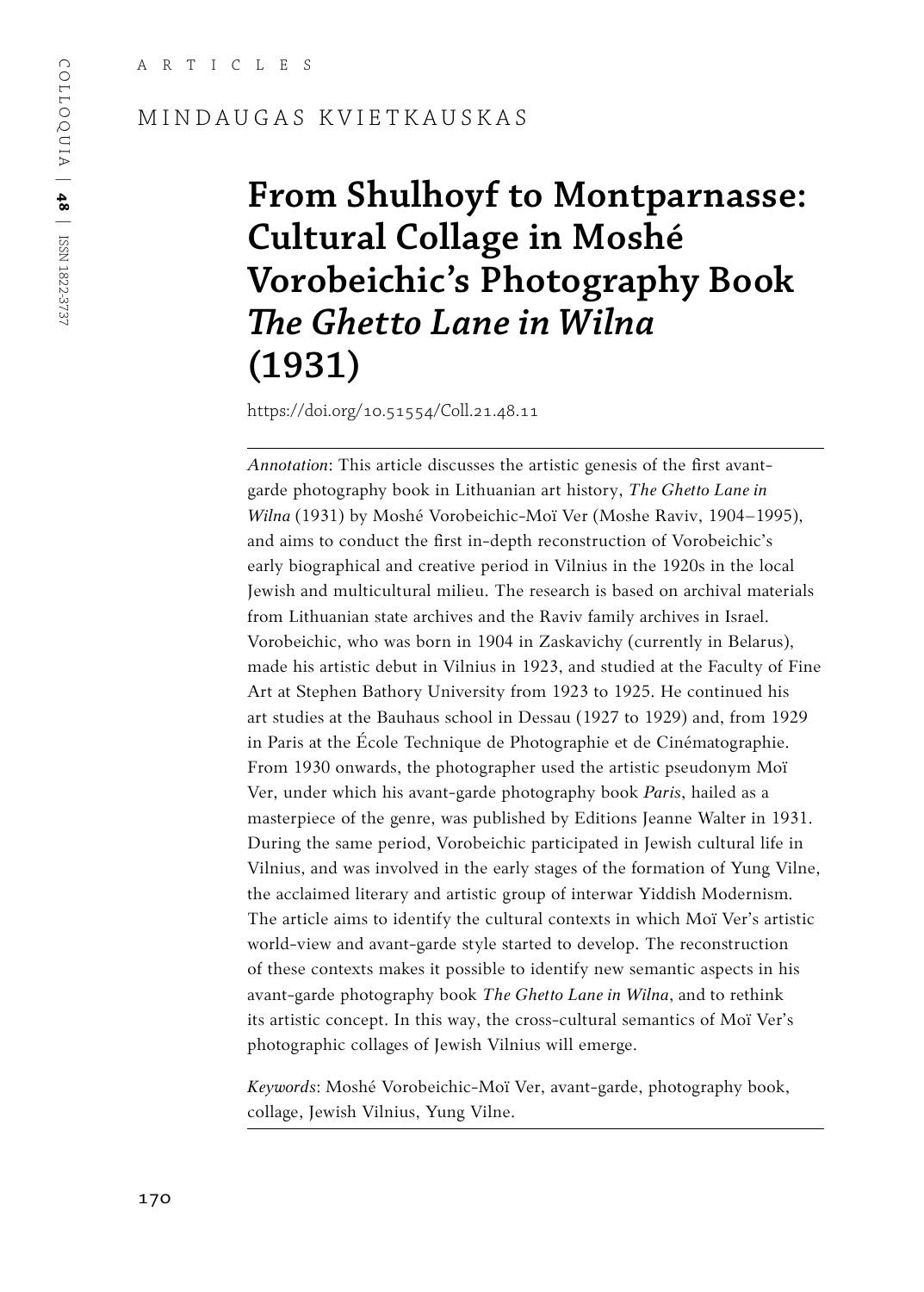### **Introduction: Moï Ver's artistic legacy in a European and Lithuanian context**



1. The English cover of Moshé Vorobeichic's book *The Ghetto Lane in Wilna / Rehov ha-Yehudim be-Vilna*, Zurich and Leipzig: Orell Füssli, 1931.



2. The Hebrew cover of Moshé Vorobeichic's book *The Ghetto Lane in Wilna / Rehov ha-Yehudim be-Vilna*, Zurich and Leipzig: Orell Füssli, 1931.

*The Ghetto Lane in Wilna* by Moshé Vorobeichic-Moï Ver (1904–1995), a small but aesthetically exceptional publication, is considered to be the first avant-garde photography book in the history of Lithuanian art (Ill. 1, 2). Published in 1931 in Zurich and Leipzig in four languages,<sup>1</sup> the publication was one of the first conceptual avant-garde photography books in all of Central Europe. Its author, who was born in 1904 in present-day Belarus, and spent his youth and started his

Images © Moï Ver Estate (Raviv-Vorobeichic family), Israel, 2021

<sup>1</sup> The publishers Orell Füssli brought out German/Yiddish, German/Hebrew and English/ Hebrew versions of the book, in a popular series called 'Schaubücher'. The title of the book in different languages varies as follows: *Ein Ghetto im Osten. Wilna*, *The Ghetto Lane in Wilna*, *Yidishe gas in Vilne*, *Rehov ha-Yehudim be-Vilna*.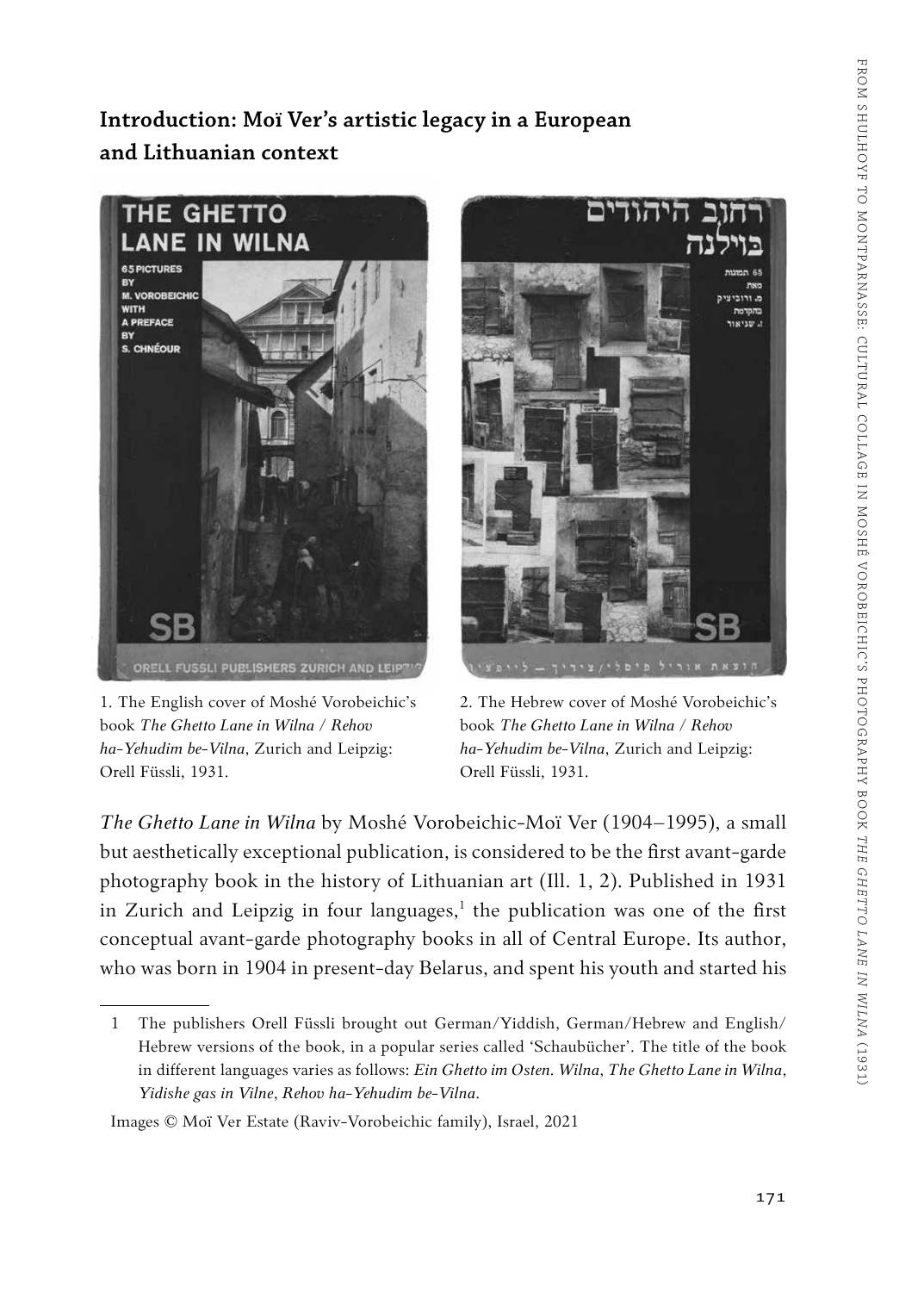COLLOQUIA | COLLOQUIA | 48

artistic career in Vilnius, is considered to be an interwar innovator in the annals of modern photography, by contributing to the radical shift in photographic art in Paris during the early 1930s, from the traditions of pictorialism and documentalism to avant-garde techniques. The work of Moï Ver is particularly significant in the history of the photography book genre. His book *Paris* (1931) is hailed as a masterpiece of the genre by contemporary art historians; it is seen as a precursor to many books on urban topics, predating Brassaï's famous *Paris de nuit* (1933). The Vilnius native's work is used as a paradigmatic example in the theoretical definition of the photography book genre.<sup>2</sup>

The recognition of Moï Ver's importance in the history of art photography, however, only emerged during the first two decades of the 21st century, after a long period of neglect. This was a result of multiple circumstances: in 1934, the photographer moved from Paris, where he had gained international prominence, to Palestine, where the culture of the future state of Israel was still in its infancy; in his native country, the Jewish community and its cultural life were almost completely decimated during the Holocaust; some of his most valuable works suffered a sad fate in Europe (his third photography book, *Ci-contre*, was prepared for printing in Germany in 1933, but was not published because the Nazis came to power; the pre-print of the book disappeared, was rediscovered in 1968, but was not published until 2004, posthumously). According to Nissan N. Perez, the leading Israeli expert on the photographer's work, when Vorobeichic officially changed his name to the Hebrew Moshe Raviv in 1951, and returned to painting, an activity he had loved so much in his youth, he essentially vanished from his country. 'As a result, he disappeared for a long time from the attention of the international art scene.'3 For these reasons, Moï Ver's work also remained almost unknown or unappreciated in Lithuania, which started an increasingly thorough reconstruction of its multinational cultural heritage after 1990. For instance, the three-volume *Anthology of 20th-Century Lithuanian Photography*, published between 2011 and 2013, presented the canon of Lithuanian photography, but did not include the name or photographs of

<sup>2</sup> Martin Parr, Gerry Badger, *The Photography Book: A History*, Vol. 1, New York: Phaidon, 2004, p. 7.

<sup>3</sup> Nissan N. Perez, 'Moï Ver – A Forgotten Modernist', in Moshé Raviv-Vorobeichic, *The Ghetto Lane in Wilna. Hommage à Moï Ver* (reprint edition), Vilnius: Lietuvių literatūros ir tautosakos institutas, 2019, p. 19.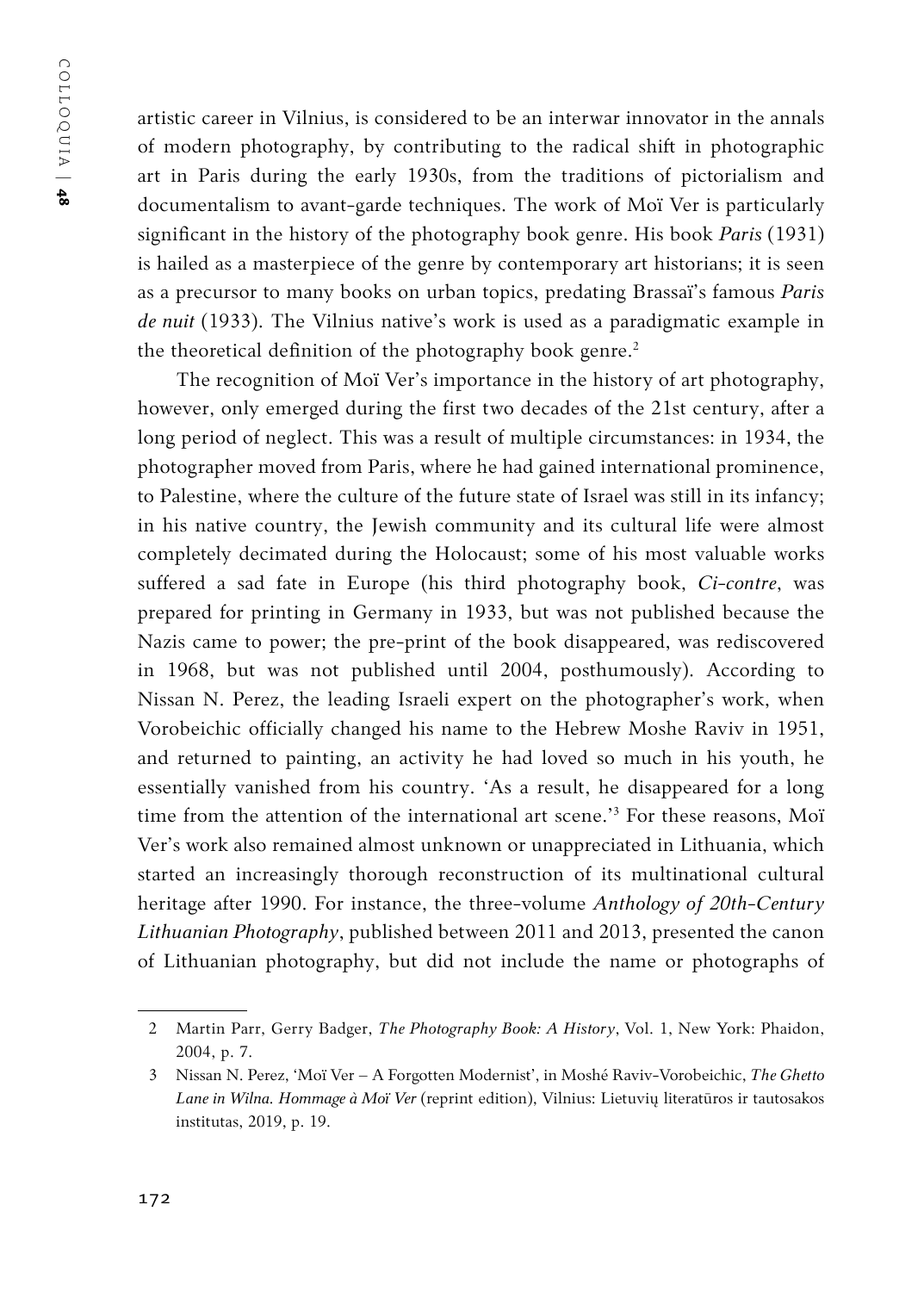this exceptional artist, even though it did present the work of other Lithuanian-Polish and Lithuanian-Jewish photographers.<sup>4</sup> However, in 2016, a book on the history of Lithuanian photography prepared by Margarita Matulytė and Agnė Narušytė devoted a separate chapter to Moï Ver's photographs, and recognised his book *The Ghetto Lane in Wilna* as 'a unique phenomenon, the only object of true Western Modernism in Lithuanian photography, unsurpassed and unrepeated'.<sup>5</sup> A study of the history of photography books by Łukasz Gorczyca and Adam Mazur, published in 2019, hailed the book as the dawn of the modern art photography book in the entire Central European region.<sup>6</sup>

In December 2019, the retrospective exhibition 'Moï Ver: Moshé Raviv-Vorobeichic. Montages of Modernity' opened in Vilnius (curated by Nissan N. Perez). It was complemented by a reprint of *The Ghetto Lane in Wilna*, and the accompanying publication *Hommage à Moï Ver*, including scholarly essays on his artistic legacy.7 These events marked the return of the photographer's work to his native Lithuania 90 years after his previous exhibitions in Vilnius in 1927 to 1930. Still, it is obviously just the beginning. A comprehensive inclusion of Moï Ver's avant-garde art in the history of Lithuanian culture, and in the multicultural narrative of Vilnius, as well as an in-depth examination and reflection, still remains to be done.

Researchers into Yiddish culture in Vilnius recognise Vorobeichic (Moyshe Vorobeychik8 in Yiddish) as one of the young artists connected to the origins of the interwar Jewish Modernist group Yung Vilne (Young Vilna) who participated

<sup>4</sup> S. Žvirgždas (ed.), *XX a. Lietuvos fotografijos antologija*, Vol. 1–3, Vilnius: Draugų studija, 2011–2013.

<sup>5</sup> Margarita Matulytė, Agnė Narušytė, *Camera obscura. Lietuvos fotografijos istorija 1839– 1945*, Vilnius: Vilniaus dailės akademijos leidykla, 2016, p. 264.

<sup>6</sup> Łukasz Gorczyca, Adam Mazur, *Photobloc. Central Europe in Photobooks*, Kraków: International Cultural Centre in Kraków, 2019, p. 43, 48–51.

<sup>7</sup> Moshé Raviv-Vorobeichic, *The Ghetto Lane in Wilna. Hommage à Moï Ver* (reprint edition), designed by Sigutė Chlebinskaitė, essays by Nissan N. Perez, Mindaugas Kvietkauskas, Vilnius: Lietuvių literatūros ir tautosakos institutas, 2019, p. 19.

<sup>8</sup> The internationally established spelling of the photographer's name, which is used in encyclopaedias, is Moshé Vorobeichic (based on his French publications). However, an accurate transcription from his native Yiddish language, based on YIVO rules, would be Moyshe Vorobeychik. From 1930 onwards, the photographer used the artistic pseudonym Moï Ver, which was created from the first letters of his Yiddish name and surname. In 1951, he officially changed his name to Moshe Raviv.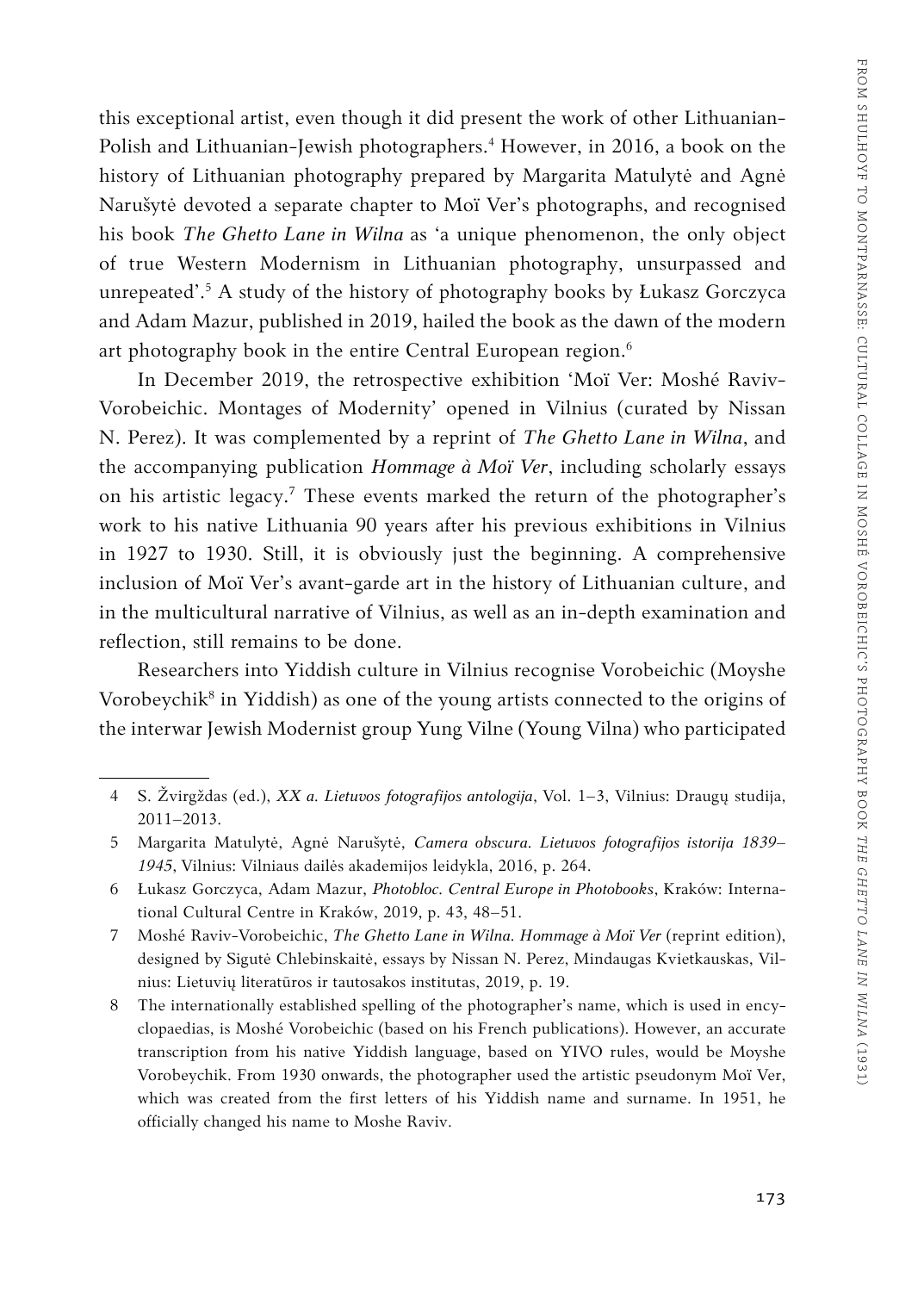in its first collective exhibitions between 1927 and 1930.9 Cecile E. Kuznitz established that the photographer also collaborated with the famous YIVO in Vilnius during the early 1930s (Moï Ver created photomontages of YIVO images).<sup>10</sup> However, the relationship between the photographer, who gained wide international prominence, and the cultural context of interwar Vilnius, as well as his role in the local cultural sphere, has not been closely examined or considered before. Historians of photography, meanwhile, explore the uniqueness of Moï Ver's artistic perspective, by analysing his German and French creative periods: his studies at the Bauhaus in Dessau (1927–1929), and the Modernist context in Paris of the early 1930s.<sup>11</sup> Vilnius is seen in these writings as primarily *the object* of the photographer's work, as the traditional Litvak world captured by his modern Leica camera, rather than as a specific cultural centre which impacted on his perspective, and as the place where his identity and artistic world-view developed before his studies abroad. So far, the Vilnius side of Moï Ver's life has been presented sporadically. His artistic approach was supposedly that of a displaced person, an East European immigrant who found refuge in a modern interwar metropolis.<sup>12</sup> From the perspective of Paris, the metropolis of Western Modernism, Moï Ver's early activities in Vilnius (and, notably, his late work in Israel) remain buried in the margins of his creative life. Similarly, in the history of Western avant-garde photography, his book *The Ghetto Lane in Wilna* is usually overshadowed by his book *Paris*, which also came out in 1931.<sup>13</sup>

By conducting the first in-depth reconstruction of Vorobeichic/Moï Ver's early biographical and creative period in Vilnius, this article aims: (1) to identify the cultural context in which his artistic world-view and avant-garde style began to develop; (2) to discuss his role in the establishment of the Jewish

<sup>9</sup> Joanna Lisek, *Jung Wilne –* żydowska *grupa artystyczna*, Wrocław: Wydawnictwo Uniwersytetu Wrocławskiego, 2005, p. 33.

<sup>10</sup> Cecile E. Kuznitz, *YIVO and the Making of Modern Jewish Culture*, New York: Cambridge University Press, 2014, p. 75, 83.

<sup>11</sup> Marina Dmitrieva, 'Die Wilna-Fotocollagen von Moshe Vorobeichic', in: *Jüdische Kultur(en) im Neuen Europa. Wilna 1918–1939*, hrsg. von M. Dmitrieva, H. Petersen, Wiesbaden: Harrassowitz Verlag, 2004; Sandra Alvarez de Toledo, 'Un ghetto à l'est. Wilno, 1931', *Communications*, No 79, 2006.

<sup>12</sup> Nissan N. Perez, op. cit., p. 14.

<sup>13</sup> Moï Ver, *Paris. 80 Photographies*, Paris: Editions Jeanne Walter, 1931.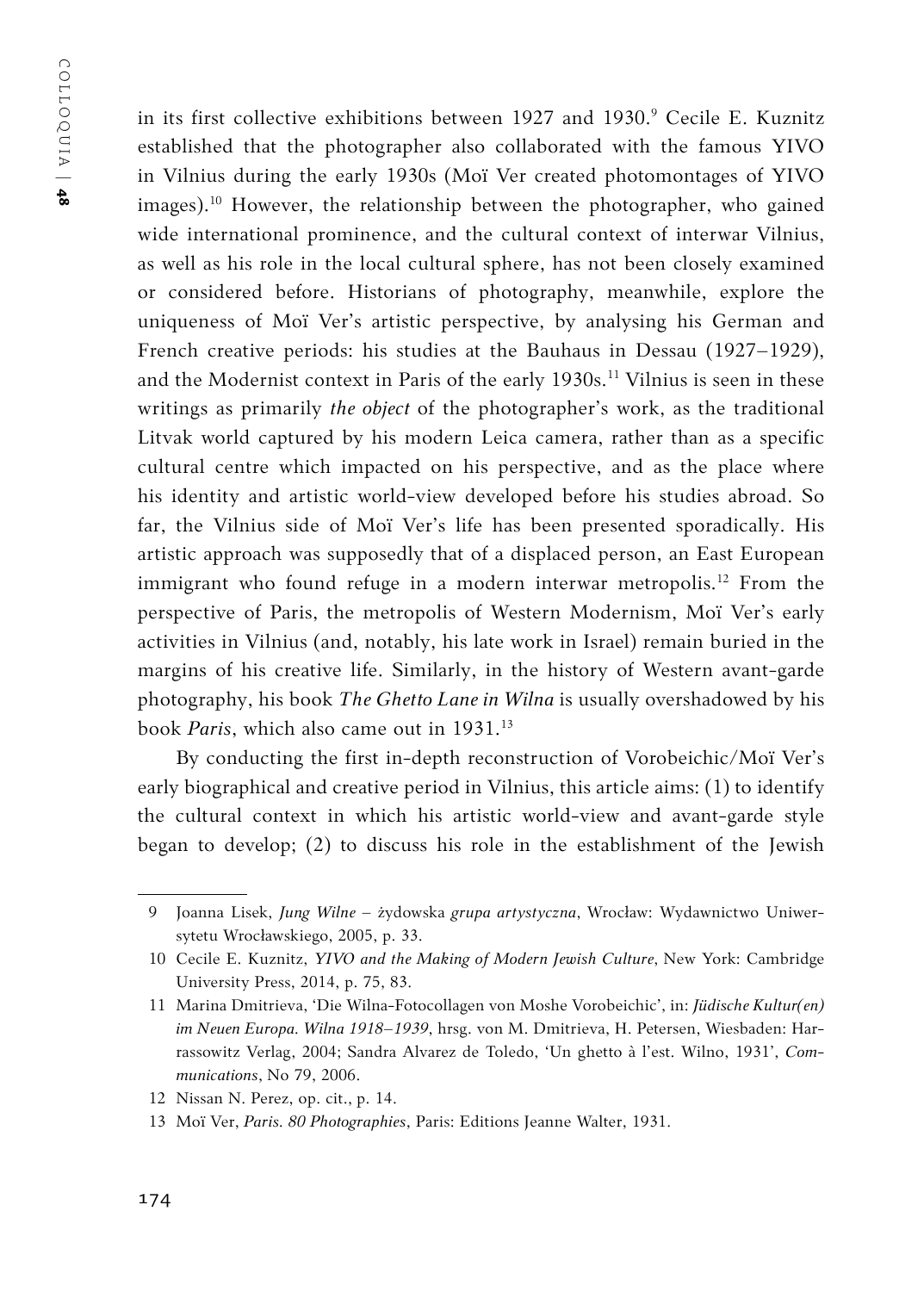Modernist group Yung Vilne; and (3) to follow his ongoing ties with the Yiddish cultural scene in Vilnius, even after entering the modern art world of Paris during the 1930s. By piecing this context together, it will be possible to identify new semantic aspects in the avant-garde photography book *The Ghetto Lane in Wilna*, to rethink its artistic concept, and to regain the perspective of the photographer as 'an armed version of the solitary walker', to use Susan Sontag's felicitous phrase.14 In this way, we hope to reconstruct the cross-cultural genesis of Moï Ver's photographic collages, and to make manifest the interactions between Jewish tradition, the various multicultural Vilnius contexts, modern technologies, and trends in the international avant-garde. From the perspective of cross-cultural research, the city's *flâneur* can be seen 'as a figure for crosscultural comparison itself – one that emphasizes the multiple figurations of encounters among places, times, peoples, and languages'.15 In his photographic art, Moï Ver is revealed to be a *flâneur* of just such cross-cultural encounters.

#### **Moï Ver's artistic debut in 1920s Vilnius**

Moshé Vorobeichic had his roots in the Litvak shtetls of Belarus. His father Shloyme Vorobeychik was a wealthy businessman, born in Lahoysk, which is half-way between Minsk and Polotsk, and his mother Shifra Vorobeychik (*née* Tsukerman) was from the Ashmyany region. Their eldest son Moshé (in Yiddish, Moyshe) was born in 1904 in the village of Zaskavichy, half-way between Smarhon and Lebedevo. In 1909, the family went to live in Ashmyany, where the Jews from the surrounding areas were concentrating their business at that time. In 1913, the family settled in Naujoji Vilnia, an industrial suburb of Vilnius, and in 1915 they found a home right in the centre of Vilnius. This trajectory testifies to the gradual economic and social success of Shloyme Vorobeychik as an entrepreneur, even though he had his ups and downs, especially during the war and the Russian Revolution.16 He managed to work his way into the

<sup>14</sup> Susan Sontag, *On Photography*, New York: Farrar, Straus and Giroux, 1977, p. 55.

<sup>15</sup> Jacob Edmond, *A Common Strangeness. Contemporary Poetry, Cross-Cultural Encounter, Comparative Literature*, New York: Fordham University Press, 2012, p. 18.

<sup>16</sup> Shloyme Vorobeychik described his shifting business situation in a letter to his mother Elke Dobe Vorobeychik, Vilnius, 14 May 1923 [?], file 'Letters to America', tr. from Yiddish to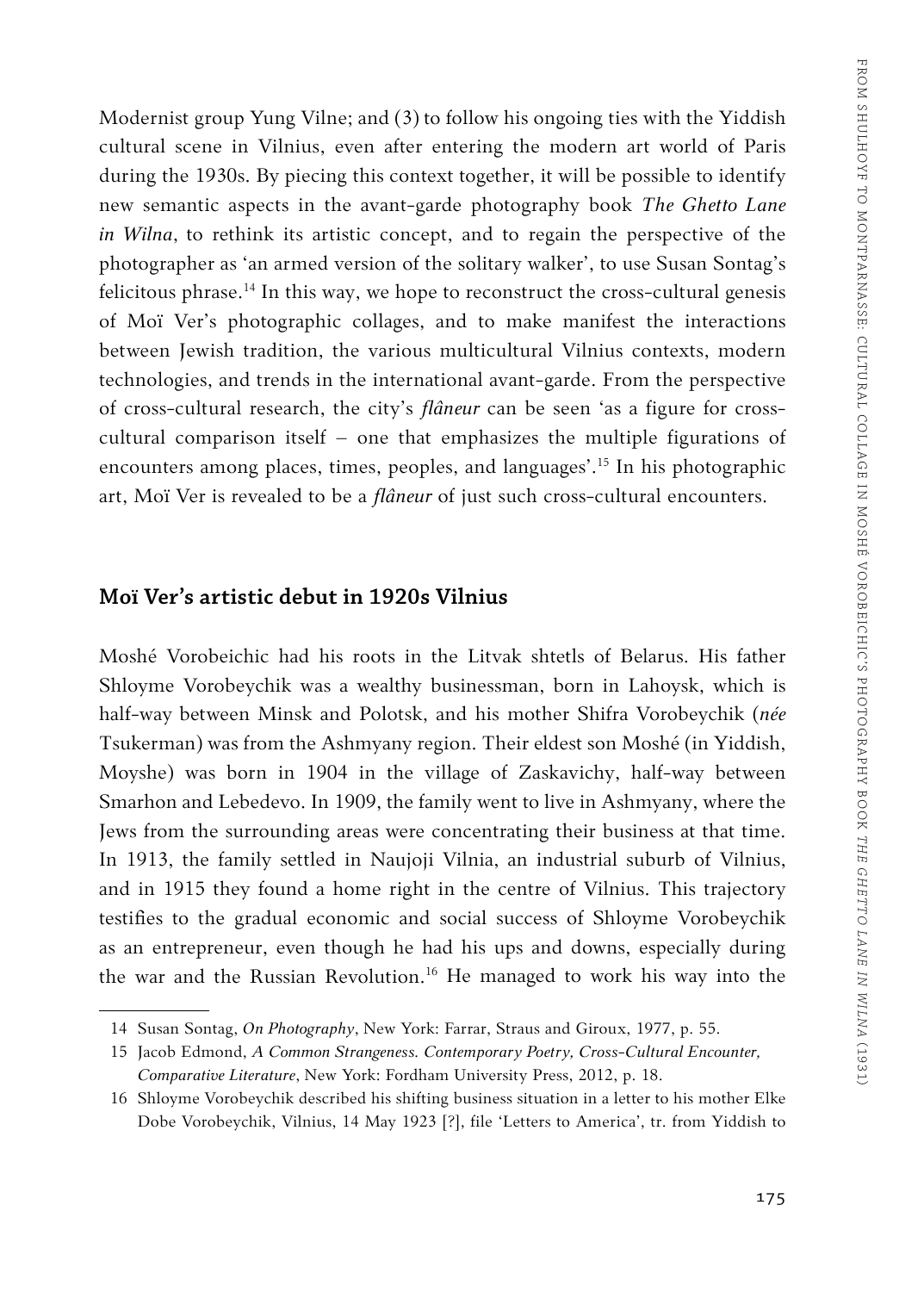wealthy and educated bourgeois layer of early 20th-century Vilnius society, and moved into apartment number 24 in the (current) house number 17 on the prestigious Great Pohulanka (currently Jonas Basanavičius Street). His children were admitted to an upscale Hebrew gymnasium, and later to higher education at Vilnius Stephen Bathory University and abroad, for he always supported them financially. His family letters<sup>17</sup> attest to the atmosphere and the values of upperclass Jewish liberal society in Vilnius. These writings show his approval of the Zionist movement and the Hebrew language, even though he used his native Yiddish in his family correspondence and in everyday communication. They also lay bare his anti-communism: in his letters, Shloyme was not only repelled by the Soviet system, seeing it as a new form of slavery for everyone, but he also made sure his son did not come under the influence of the German socialists while studying at the Bauhaus in Dessau.<sup>18</sup> Another feature of his attitude was his modern secularism: he perceived Judaism as a cultural tradition. For example, in his letters, the father confesses that he is no longer religious, but he can never hear enough of the famous cantors singing, so he buys recordings of them and goes to the synagogues in Vilnius to hear them.<sup>19</sup> Although sceptical about his son's choice of profession, he encouraged Moshé to venture out into the international artistic world, paid for his son's studies in Germany and France, and was proud of every mark of recognition Moshé's work received, in Vilnius, Zurich or Paris.

In 1909, the five-year-old Moshé began his education in Ashmyany, as he writes, in a 'Hebrew school'20 (this was a *heder*, a Jewish religious elementary school). In 1916, he started to attend the gymnasium that had just been founded by Joseph Epstein in Vilnius, at 4 Pylimas Street, which was a forerunner of modern Hebrew education, and became part of the Tarbut international Zionist educational network during the interwar period. Vilnius, which had experienced the poverty and famine of the First World War, witnessed the boy's earliest

English by Lilian Falk, in the personal papers of Moshe Raviv (Moï Ver), Raviv family archive, Tel Aviv, p. 35.

<sup>17</sup> Shloyme Vorobeychik, 'Letters to America', tr. from Yiddish to English by Lilian Falk, in the personal papers of Moshe Raviv (Moï Ver), Raviv family archive, Tel Aviv.

<sup>18</sup> Shloyme Vorobeychik, in a letter to his brother Yosif Vorobeychik (Joseph B. Webber), Vilnius, 16 February 1928, op. cit., p. 28.

<sup>19</sup> Shloyme Vorobeychik, in a letter to his brother Yosif Vorobeychik (Joseph B. Webber), Vilnius, 28 July 1929, op. cit., p. 97.

<sup>20</sup> Mojżesz Worobejczyk, 'Życiorys', op. cit., p. 395a.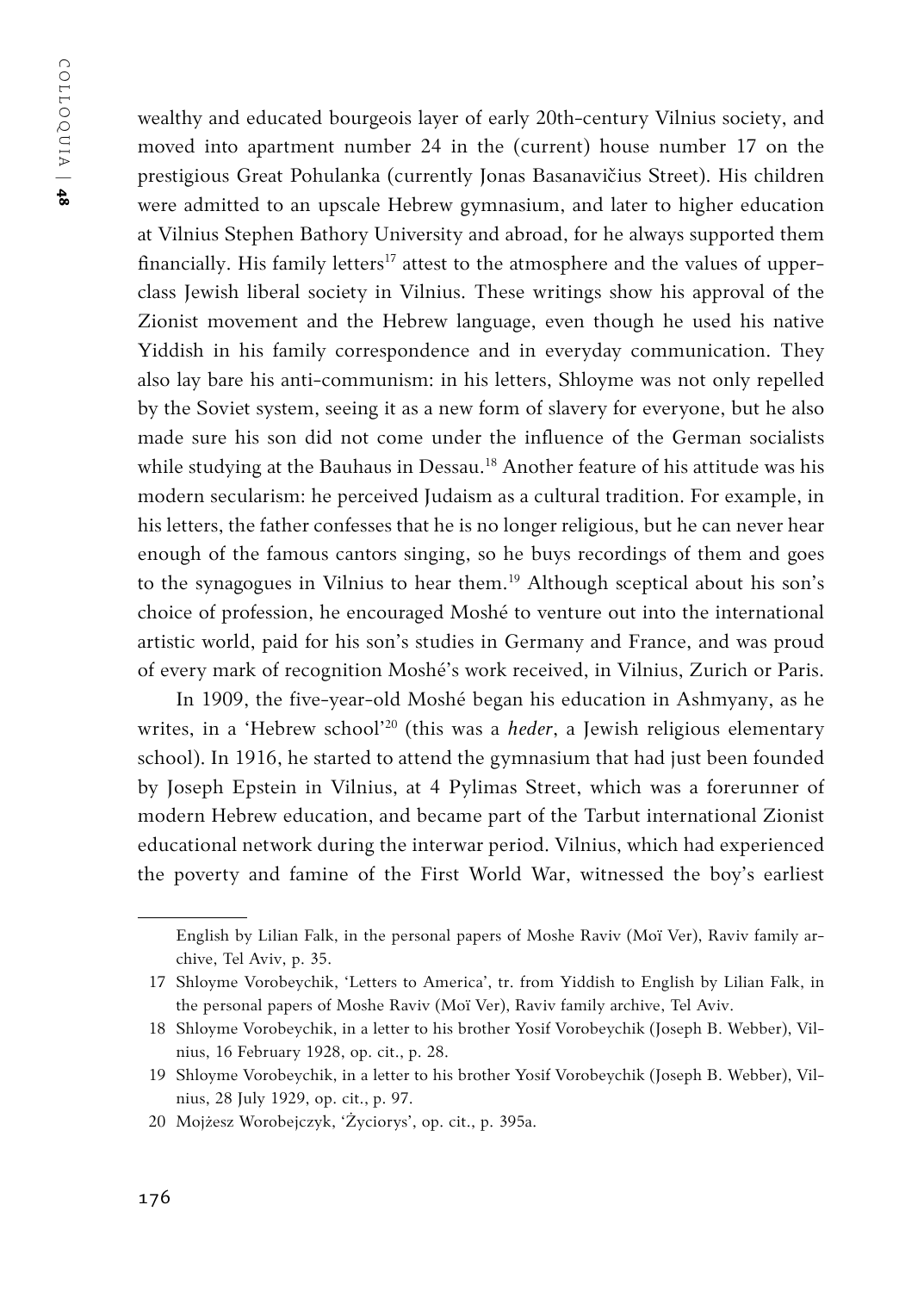encounters with art. According to Vorobeichic, he would often come across strange German officers and soldiers in the Jewish quarter of the Old Town, drawing or painting synagogues and courtyards, and watched in astonishment, along with the other Jewish children who surrounded them, as works of art were born. It was only years later that he learned that the prominent German artists Hermann Struck, Walter Buhe, Magnus Zeller and others were among these soldiers.<sup>21</sup> A separate theme in the work of these artists, who joined the German army during the war and found themselves in Vilnius, was the traditional life of East European Jews, known as Ostjuden, whom they portrayed controversially, both in admiration of their archaic traditions, and alarmed by their poverty; but also showing a humane empathy.<sup>22</sup> Hence it is possible that the scenes of life in the old Jewish quarter, which he saw on their canvases and in their drawings in his childhood, became the earliest inspiration for Vorobeichic to create artistic images of the same quarter.

In 1921, while he was still studying at the gymnasium, the 17-year-old Moshé took his first step into the art world, by entering the newly opened Drawing School of the Vilnius Artists' Society (*Szkoła Rysunkowa Artystów Plastyków*). The society consisted of Lithuanian-Polish artists who had been scattered by the First World War. Its head was Ludomir Śleńdziński (1889–1980), a neo-Classical painter who had studied in Vilnius and St Petersburg, and who was to become a professor in the Faculty of Fine Art at Stephen Bathory University in Vilnius. The photographer himself mentioned as his first art teacher the Litvak painter Benzion Zukerman (1890–1944), who was educated in Vilnius, Berlin and Paris, and was a master of warm Impressionist and Post-Impressionist landscapes.<sup>23</sup> Thus, the beginning of Moï Ver's artistic career was shaped by former students from the multinational Vilnius Drawing School (*Académie de Vilna*, 1866–1915), who returned home after studying in Russia and the West, and sought to recreate artistic life after the interruptions of the war.

<sup>21</sup> Moshe Raviv, 'Fun Vilne biz Tsfas', a conversation in Yiddish, Yidishe Folks-bibliotek in Montreal, 2 November 1974, an audio recording at https://www.yiddishbookcenter. org/collections/archival-recordings/fbr-415\_4414/moshe-raviv-Wilna-safed-moshe-raviv, 35:50–36:50 minutes.

<sup>22</sup> Laima Laučkaitė, *Vilniaus dailė Didžiojo karo metais*, Vilnius: Lietuvos kultūros tyrimų institutas, 2018, p. 84–93.

<sup>23</sup> Moshe Raviv, 'Fun Vilne biz Tsfas', op. cit., 34:00 min.; Jolanta Širkaitė, *Vilniaus piešimo mokykla 1866–1915*, Vilnius: Lietuvos kultūros tyrimų institutas, 2018, p. 184.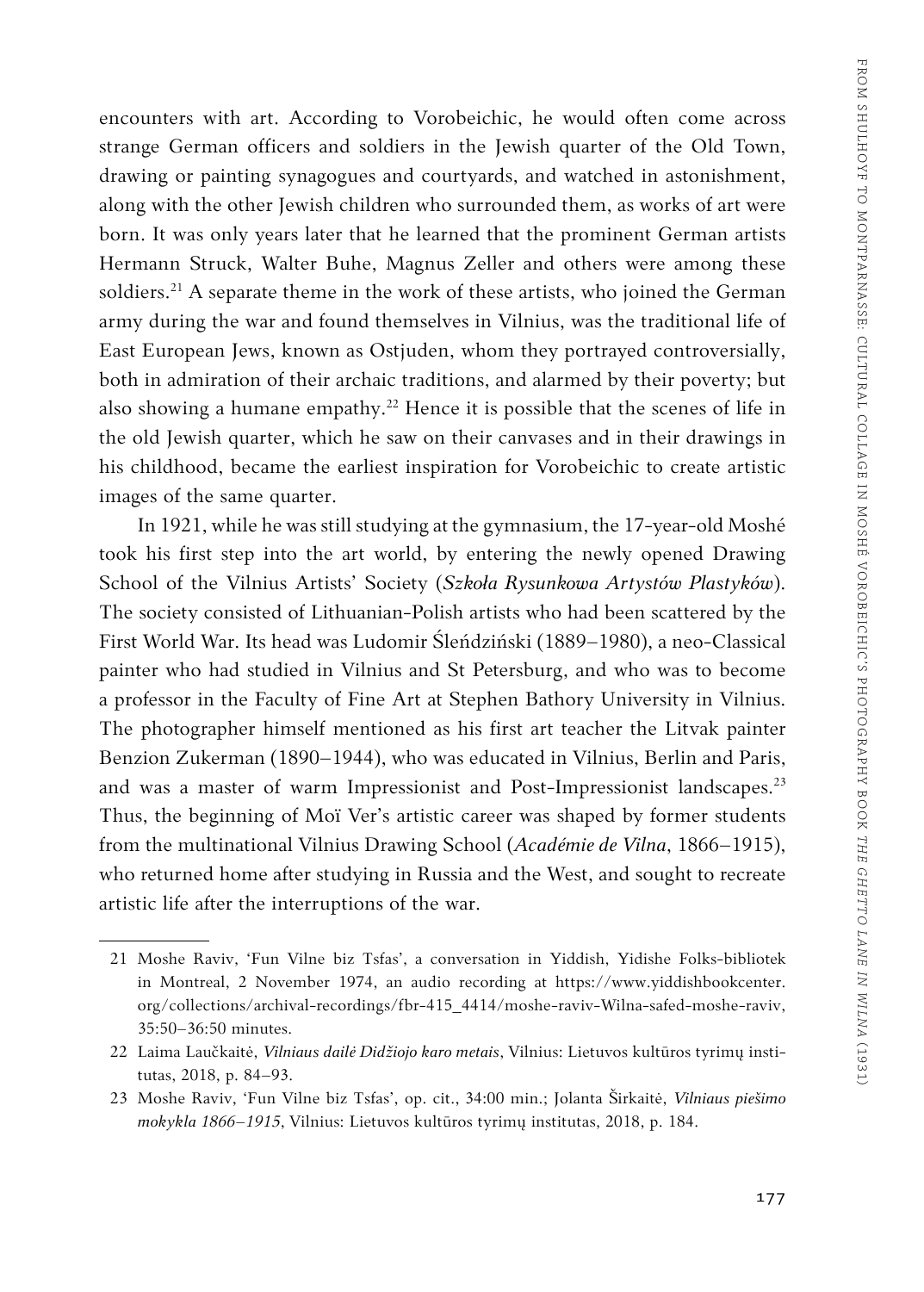COLLOQUIA | COLLOQUIA | 48

In April 1922, he visited an art exhibition for the first time in his life, which he was looking forward to very much: it was the first exhibition organised by the Vilnius Artists' Society, featuring works by the Polish and Lithuanian artists Śleńdziński, Jerzy Hoppen (1891–1969), Bronisław Jamontt (1886–1957), Rapolas Jakimavičius (1893–1961), Michał Rouba (1893–1941), and other members of the society.<sup>24</sup> During that time, Vorobeichic also shared his impressions of another exhibition, of work by the Jewish realist Maurycy Minkowski (1881–1930), which opened in Vilnius and consisted mainly of works depicting traditional Jewish life. Although both exhibitions left a strong impression on him, the 18-year-old referred to them already as a critic of traditional forms of art: 'In the Polish painters, on the other hand, you can see that they have mastered the technique, but they do not use it to bring out what they ought to. They paint a portrait as a portrait, without probing deeper, or searching for deeper ideas.'25 This kind of quest for deeper ideas would take the Vilnius gymnasium student to the international avant-garde art scene of Paris.

A year later, in April 1923, Vorobeichic made his own public debut: his paintings were selected by a special jury for an exhibition of work by Jewish artists in Vilnius organised by the Jewish Society for the Support of Art (*Żydowskie Towarzystwo Popierania Sztuki*), founded in 1922. The exhibition, which took place in the building of the Jewish Community at Eliza Orzeszkowa Street (currently Vincas Kudirka Square), featured works by Ber Zalkind, Jakob Szer, Moshe Leibowski, the later renowned Galician Jewish artist and writer Bruno Schulz, and others.<sup>26</sup> As has already been mentioned, the press noticed, and welcomed the young man's debut. *Unzer tog* ('Our Day'), the main Jewish daily in Vilnius, wrote:

Vorobeichic, who seems to be influenced by the Polish painter Śleńdziński, borrows from the latter only the saturation of colours. We can already see the young painter's talent, which, if properly nurtured, may unfold in a beautiful way. $27$ 

<sup>24</sup> *Pierwsza doroczna wystawa. Wileńskie Towarzystwo Artystów Plastyków, 23 IV MCMXXII,*  Wilno, 1922.

<sup>25</sup> Moshé Vorobeichic, in a letter to his uncle Yosif Vorobeychik (Joseph B. Webber), Vilnius, 7 May 1922, op. cit., p. 22.

<sup>26</sup> [Da.], 'Wystawa obrazów żydowskich art.-malarzy', *Przegląd Wileński*, No 8, 29 April 1923, p. 7.

<sup>27</sup> H.G., 'Di bilder-oysshtelung fun di yidishe plastiker', *Unzer tog*, No 1155, 23 April 1923, p. 2.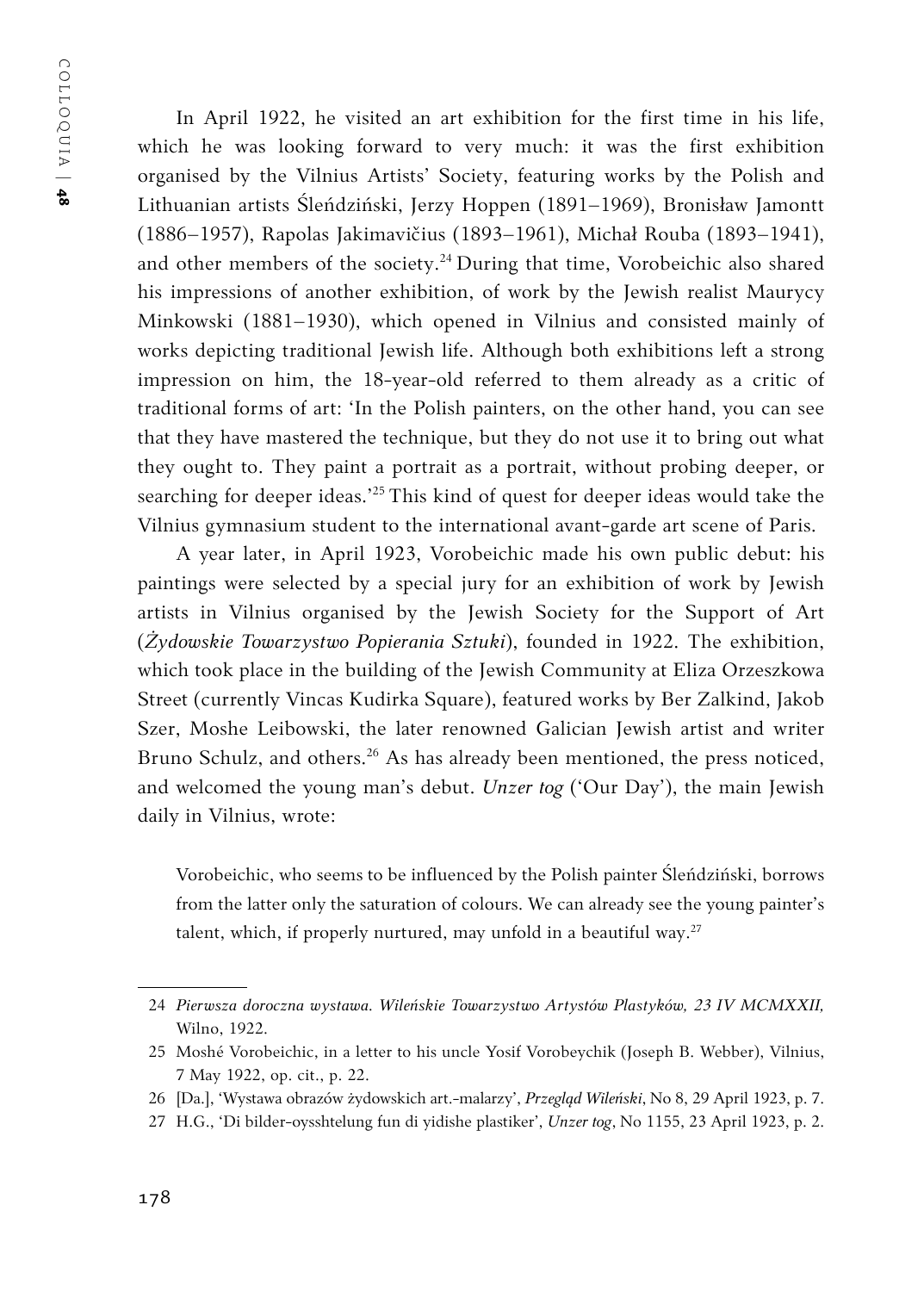After graduating from the gymnasium, in the autumn of 1923, Vorobeichic began his studies at Stephen Bathory University in Vilnius, in the Faculty of Fine Art, which was headed by the Symbolist painter Ferdynand Ruszczyc, the leader of Polish artistic life in Vilnius. Scarce though surviving documents are, they reveal how Vorobeichic started to explore new fields in art besides painting. Archival records from 1924 and 1925 show that he chose architecture as his main field, and regularly attended the classes on architectural theory, history and heritage taught by Professor Juliusz Kłos, a graduate of Vienna Polytechnic. Vorobeichic also studied building design and the fundamentals of construction.<sup>28</sup> In his memoirs, the photographer mentions the tremendous impression made on him by Kłos' lectures on the wooden architecture of Jewish synagogues, and the high standard of woodwork.29 The art photography course (*Fotografja Artystyczna*) taught by the famous photographer Jan Bułhak, the leader of Vilnius pictorialism, was also noted on Vorobeichic's study sheet; however, for some reason, this entry was later deleted. One of the professors who taught him from 1923 to 1924 was Zbigniew Pronaszko, a spokesman for the Polish avant-garde, and a member of the Formalist movement, who provoked heated arguments in Vilnius with his project for a Cubist-Futurist monument to the poet Adam Mickiewicz, of which a model was built on the right bank of the River Neris in 1924. Vorobeichic remembers helping to make this model, and keeping in touch with his lecturer after the latter had left Vilnius:

We, students in the Faculty of Art, helped Professor Pronaszko, a great drunkard, I have to say, but also a great artist, a great person and a friend, to construct the Mickiewicz monument. As you know, the monument has not survived. But *Pan Tadeusz* always will [...]. I later sat down with Pronaszko in Paris, in Montparnasse, and after a drink, or more precisely a few, he opened his heart, and everything he thought of the darkness of those times in Poland.<sup>30</sup>

Vorobeichic would refer to the Faculty of Fine Art as his first multiethnic artistic community: even though a fifth of the students were Jewish, they never

<sup>28</sup> Mojżesz Worobejczyk, 'Rok szk. 1924–5, III trymestr', Lithuanian Central State Archive (LCVA), F. 175, ap. 9 (XI)B, b. 45, p. 390.

<sup>29</sup> Moshe Raviv, 'Fun Vilne biz Tsfas', op. cit., 26:30 min.

<sup>30</sup> Ibid*.*, 31:50–33:00 min.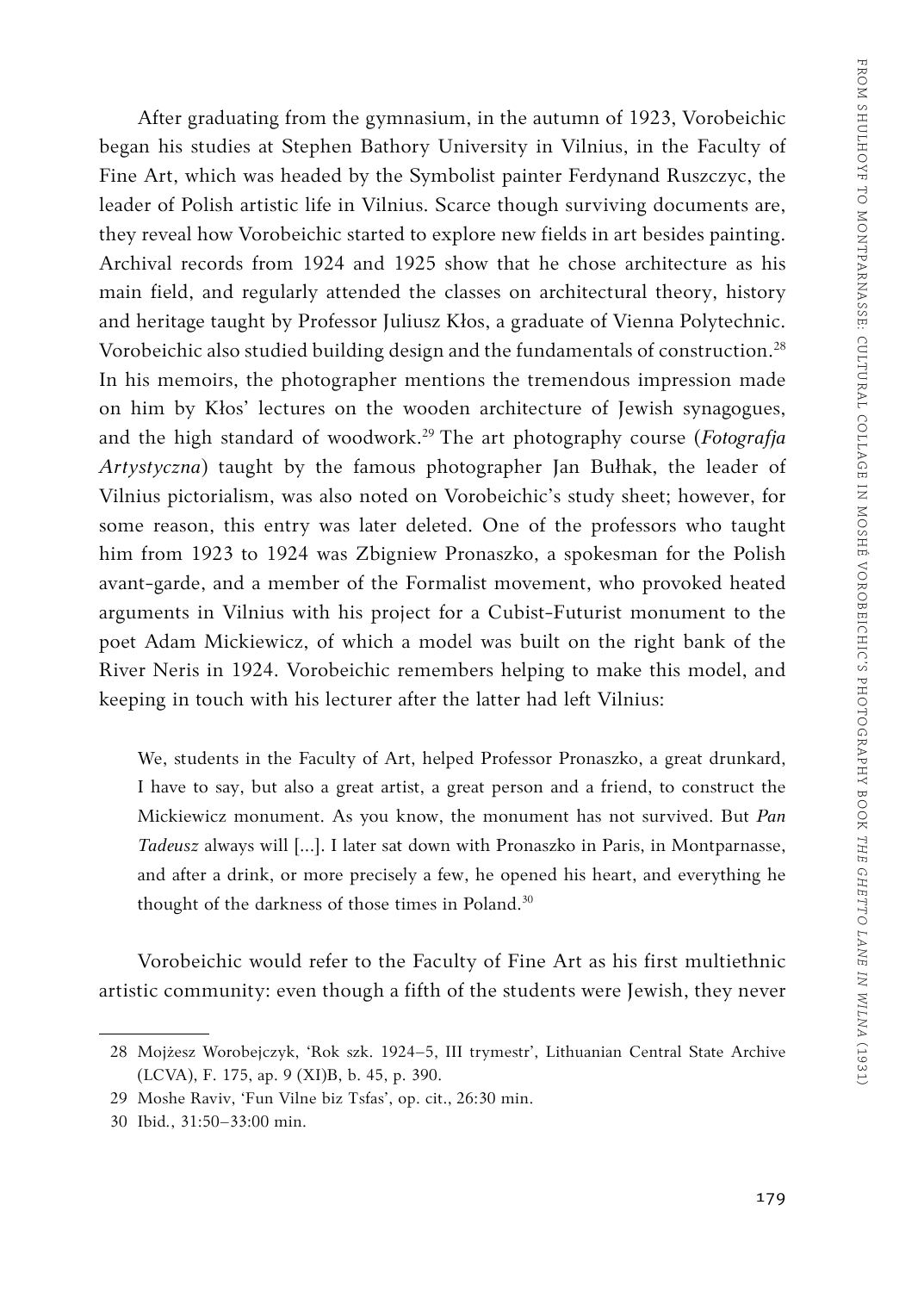felt any anti-semitism, and relations between students and professors were friendly.31 His art studies allowed him to try out different stylistic directions in the culturally hybrid academic environment where Symbolist and neo-Classical trends were still predominant, but avant-garde phenomena were already entering the curriculum and students' horizons. It is almost certain that he visited the avant-garde Exhibition of New Art (*Wystawa Nowej Sztuki*) that opened in Vilnius in May 1923, and that he knew the work of Vytautas Kairiūkštis, who was a pioneer of Lithuanian Constructivism and Cubism, and the main organiser of the exhibition. While studying at the university, Vorobeichic continued to participate in group exhibitions by Jewish artists in Vilnius, in 1924 and 1925. At the second, he exhibited his own avant-garde pieces: illustrations to the biblical *Song of Songs*, carried out in an abstract style, which, in his own words, was not easy for the general public to comprehend ('and so it gave rise to heated debates, things got to be very lively').<sup>32</sup> Thus the first avant-garde experiments by young Vorobeichic originated in the multiethnic context of Vilnius artistic life.

Unfortunately, the autumn of 1925 crushed the artist's plans: he was conscripted into the Polish army, even though his father had tried various means to protect him.33 For almost two years until April 1927, Vorobeichic was largely cut off from the art scene, and his studies at the university stopped. It was probably this interruption that forced his father to finally decide that his son's artistic path should take him abroad. The Bauhaus art school in Dessau was chosen over Paris (Moshé's first choice), because of his father's 'greater faith in the German way of doing things, in their workmanlike ability'.<sup>34</sup> However, this decision did not cut Vorobeichic off from local Jewish artistic life.

<sup>31</sup> Ibid., 25:40 min.

<sup>32</sup> Moshé Vorobeichic, in a letter to his uncle Yosif Vorobeychik (Joseph B. Webber), Vilnius, 4 May 1925, op. cit., p. 55.

<sup>33</sup> Shloyme Vorobeychik, in a letter to his brother Yosif Vorobeychik (Joseph B. Webber), Vilnius, 29 November 1925, op. cit., p. 64.

<sup>34</sup> Shloyme Vorobeychik, in a letter to his brother Yosif Vorobeychik (Joseph B. Webber), Vilnius, 24 October 1927, op. cit., p. 77.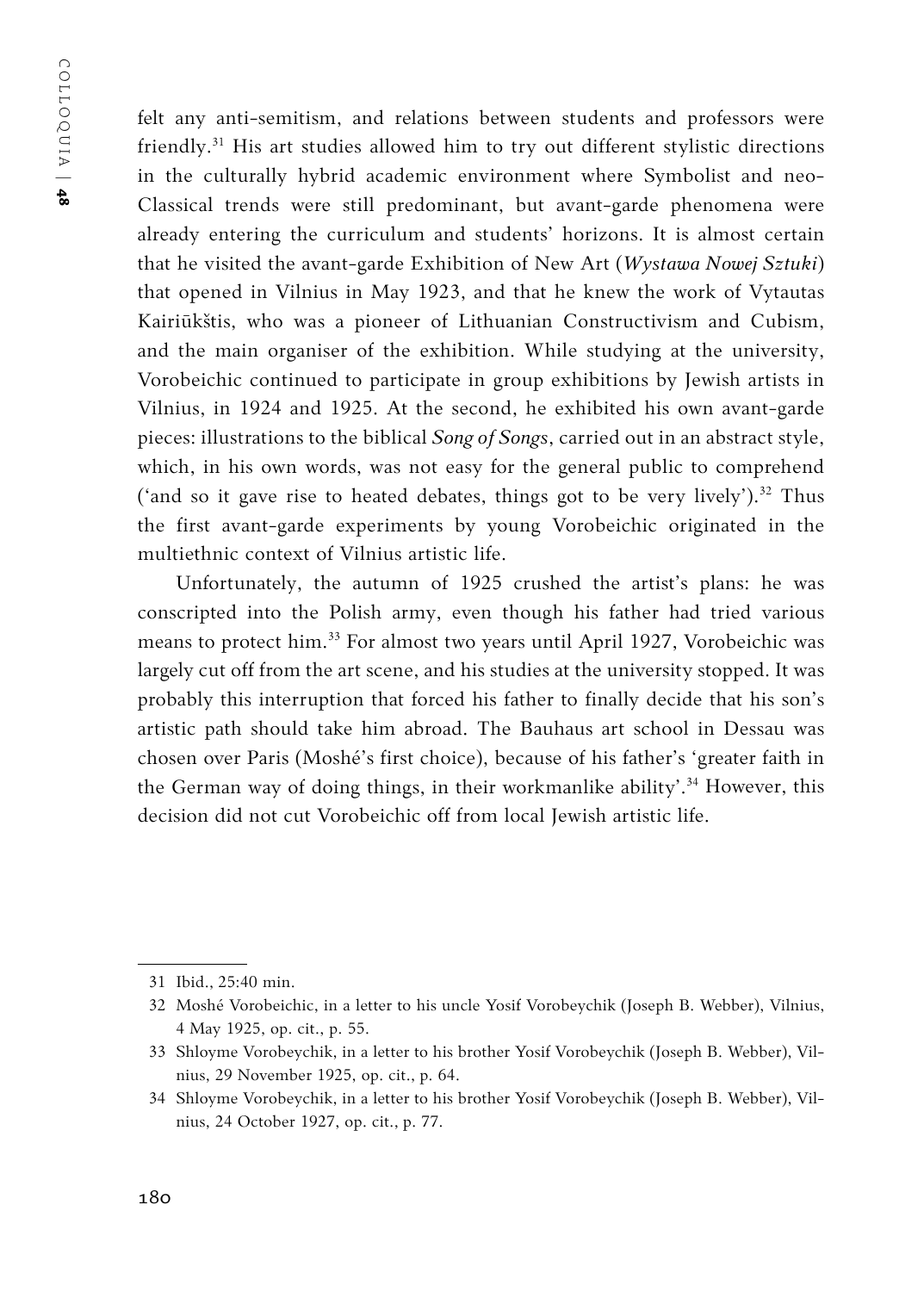#### **Origins of the Ghetto Lane project: the dawn of Yung Vilne**

Before leaving on the international path of his career, Vorobeichic organised an art exhibition which was important in the history of Jewish Modernism in Vilnius. As is mentioned in his letters, he had been planning the event since August 1927, and focused all his efforts on it. On 11 October, the exhibition of the works by eight young painters 'From the Synagogue Courtyard to Glazier Street'35 (*Fun Shulhoyf biz Glezer-gas*) opened in the hall of the Jewish Students' Union (the Krengel Hall) at 4 Ludwisarska (now Liejyklos) Street. This exhibition is considered to be the genesis of the activities of the famous interwar Yiddish Modernist group Yung Vilne.<sup>36</sup> It seems that Vorobeichic's central role in the exhibition was unfairly belittled in later postwar memoirs. $37$ The main idea of the exhibition was the connection between the old tradition of the Jerusalem of Lithuania and the Modernist experiments of the young avant-garde generation. The exhibition invited viewers to take a modern look at the heart of Jewish Vilna, including the traditional quarter around the Great Synagogue, drawing inspiration for an artistic quest for a Modernist style. The catalogue of the exhibition and the press announcements indicate clearly that its main artistic leader was Vorobeichic (*Kinstlerishe leytung: M. Vorobeychik*).38 His concept served as the basis for the entire visual plan of the exhibition: 'The walls on which the works are hung are not grey; the background of each painting is a different colour and a different shape.'39 Vorobeichic himself exhibited 11 works: landscapes, portraits and compositions. Of the other seven young exhibitors, who included Fanya Olkenitska, Moyshe Bahelfer, Yitskhok Butkov, Yerakhmiel

<sup>35</sup> Currently Stiklių Street.

<sup>36</sup> Justin Cammy, 'Tsevorfene bleter: The Emergence of Yung Vilne', *Polin. Studies in Polish Jewry*, Vol. 14, 2001, p. 178; Joanna Lisek, op. cit., p. 33. *Katalog fun der oysshtelung 'Fun Shulhoyf biz Glezer gas'*, Vilne, 1927, the personal papers of Moshe Raviv (Moï Ver), Tel Aviv.

<sup>37</sup> The poet and literary critic Shloyme Beylis, the author of the main memoirs about the beginning of Yung Vilne, fails to mention Vorobeichic in his account of the ground-breaking 1927 exhibition. According to Beylis, he himself was the sole author of the exhibition's 'lucky idea'. However, the documentary evidence about Vorobeichic's contribution contradicts this claim. See Shloyme Beylis, 'Bay di onheybn fun Yung Vilne', *Di goldene keyt*, 1980, No 101, p. 22.

<sup>38</sup> *Katalog fun der oysshtelung 'Fun Shulhoyf biz Glezer gas'*, Vilne, 1927, in the personal papers of Moshe Raviv (Moï Ver), Raviv family archive, Tel Aviv.

<sup>39</sup> Naftali Vaynig, 'Fun Shulhoyf biz Glezer–gas', *Vilner Tog*, No 244, 27 October 1927, p. 3.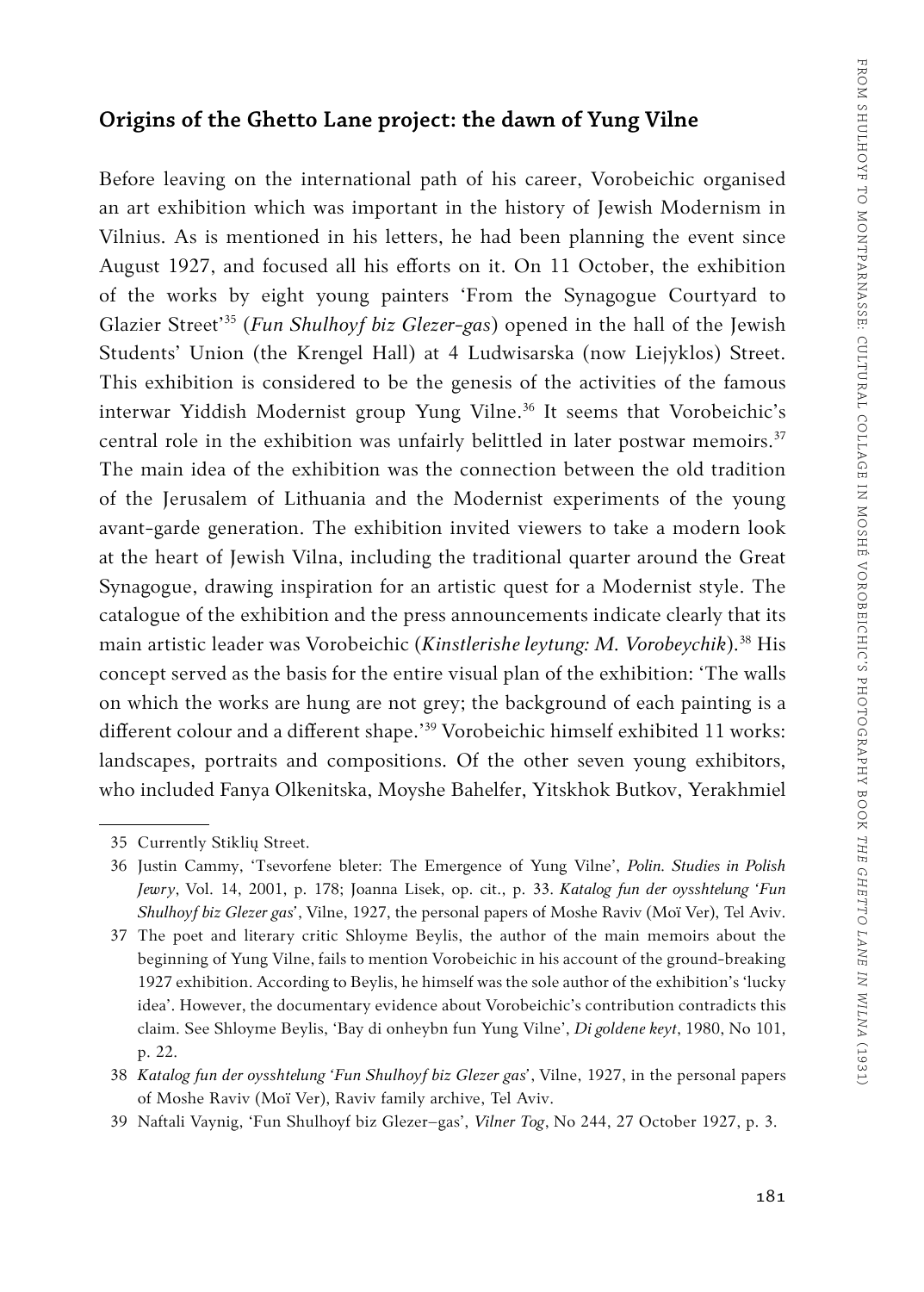Getsels, Yankev Tankhum, Bentsion Mikhtom and Bentsion Rabinovich (later Benn), the painter and graphic artist Mikhtom later became the leading creator of avant-garde design and illustrations for Yung Vilne publications. Yerakhmiel (or Milka) Getsels also took part in subsequent Yung Vilne exhibitions in 1929 and 1930. According to the writer Shloyme Beylis, one of the founders of the group: 'That group exhibition was a sensation and a new chapter in the history of Jewish art in Vilnius, as well as the beginning of subsequent series of exhibitions.'40 This ground-breaking event inspired Mikhtom to create the emblem of the Yung Vilne group, an arch in a street of the Old Town in Vilnius with a young tree sprouting from it, while young literary figures came up with the idea of starting regular meetings for readings of their creative work, which two years later grew into the group manifesto entitled 'The March of Yung Vilne into Jewish Literature' (*Der araynmarsh fun Yung Vilne in der yidisher literatur*, 1929). The key idea of the 1927 exhibition, as Justin Cammy has written, the junction of radical modernisation and local Jewish tradition, became the core of the Yung Vilne group identity, despite the wide spectrum of stylistic variations in the literary and artistic work by its members; or, in his words, 'The exhibition presented a holistic portrait of Vilna as a community that prided itself on both its tradition and its modernity.'41 It is important to realise that Vorobeichic, the curator of the exhibition, stood at the very beginning of a long chain of Yung Vilne's artistic and literary activities, and contributed to the crystallisation of its collective identity.

The art critic Naftali Vaynig, who published a review of the exhibition, highlighted the abstract compositions among Vorobeichic's works, indicating that the artist had ventured the furthest into avant-garde Constructivism:

The best examples of pure figurative value are the colour compositions by Moyshe Vorobeychik [...]. They are, of course, carried out in quite an abstract way, with only the dynamics of a line or a set of colours dominating in them, but that purportedly pure technique expresses so much mood (ugh  $\ldots$  what an outdated word!).<sup>42</sup>

Starting on 15 October 1927, with financial support from his father and his American relatives, Moï Ver began studying at the Bauhaus, where

<sup>40</sup> Shloyme Beylis, op. cit., p. 22.

<sup>41</sup> Justin Cammy, op. cit., p. 178.

<sup>42</sup> Naftali Vaynig, op. cit., p. 3.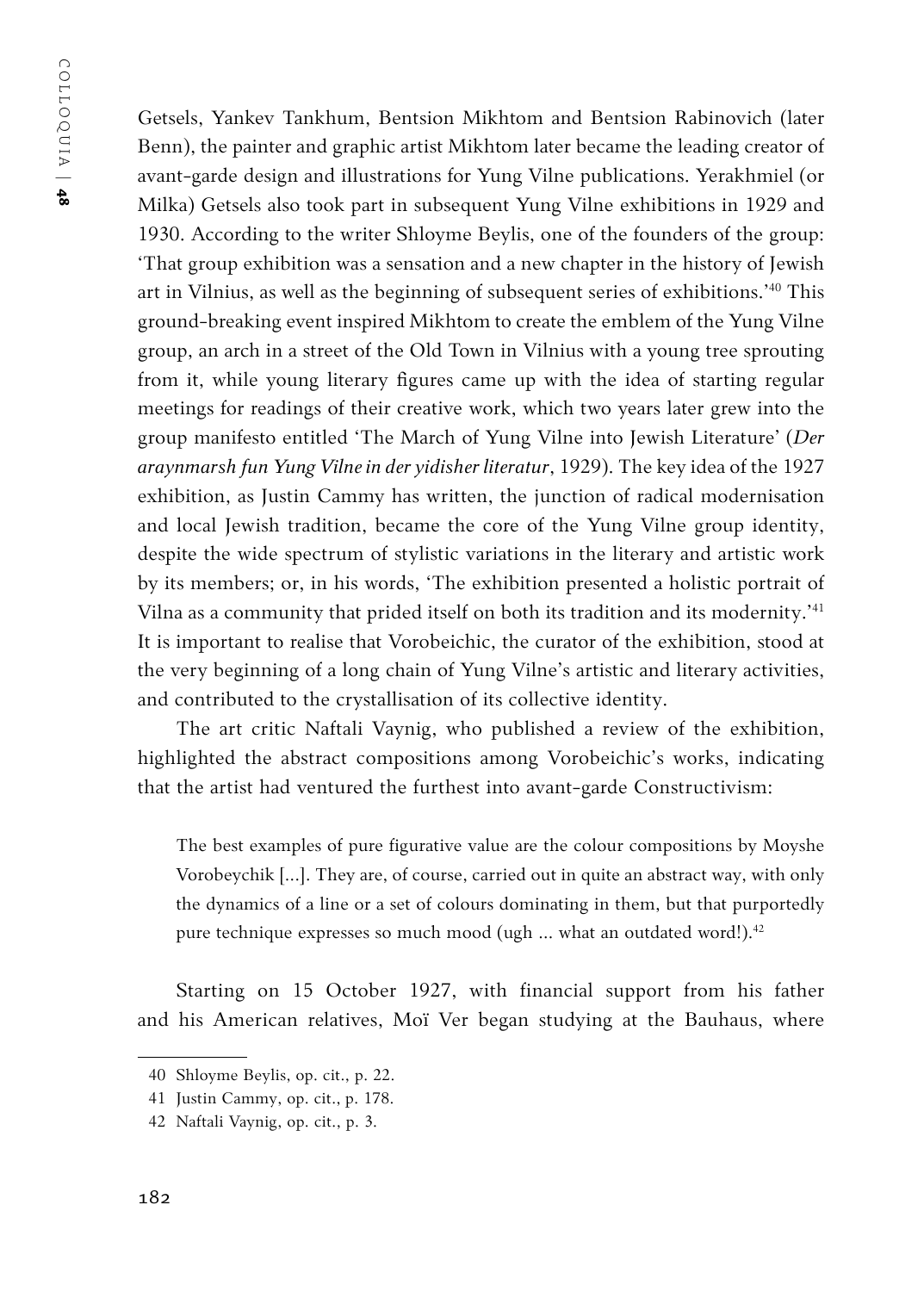his teachers were leaders of the international avant-garde, of its abstract and Constructivist trends: Wassily Kandinsky, Paul Klee, Josef Albers, and László Moholy-Nagy, the author of the conceptual study on modern visual techniques *Malerei, Fotografie, Film* (1925) and the founder of the Bauhaus photography department, who had 'a significant and long standing influence on Vorobeichic and his visual thinking'.<sup>43</sup> Presumably impressed by the developments of avantgarde photography at the Bauhaus, Vorobeichic bought his Leica I camera, and chose photography as his main medium in around 1928. However, during this period, his ties with artistic life in Vilnius remained active. While studying in Dessau, and from late 1929 in Paris, he would travel back to Vilnius on a regular basis, participating in the exhibitions of the local Jewish Artists' Union, which led to the formation of the Yung Vilne group.

Returning for a few months in the spring and summer of 1929, Moï Ver was already hard at work on his large series of photographs of the old Jewish quarter, using his Leica camera and modern photographic techniques acquired at the Bauhaus. 'Moshele is staying in Wilna until the end of the summer. He is preparing a collection of photographs of the life in the ghetto, which he will take with him to Paris. I'm sure it will be a serious piece of work. I can see that he has formed a plan, which he is trying hard to accomplish,' the photographer's father wrote in June 1929.<sup>44</sup> Moï Ver first showed these photographs in Vilnius in an exhibition that opened on 1 May 1929 at the Jewish Artists' Union at 18 Great Pohulanka (currently 20–22 Jonas Basanavičius Street), just in front of the Vorobeychiks' house. At that time, house number 18 was commonly called the Jewish Culture House; for a period of time, it housed the Institute for Jewish Research (YIVO) and other cultural organisations, and also meetings and literary evenings with members of Yung Vilne.<sup>45</sup> Hence, the photographs for *The Ghetto Lane in Wilna* had their first public showing at the very centre of Yiddish culture, to a local audience. Other participants in the exhibition were older artists from Vilnius, Ber Zalkind and Jakob Szer, and younger ones, Benzion Mikhtom and Rafael Chwoles, who would soon become members of

<sup>43</sup> Nissan N. Perez, op. cit., p. 17.

<sup>44</sup> Shloyme Vorobeychik, in a letter to his brother Yosif Vorobeychik (Joseph B. Webber), Vilnius, 10 June 1929, op. cit., p. 95.

<sup>45</sup> Ирина Гузенберг, Генрих Аграновский, *Вильнюс: по следам Литовского Иерусалима. Памятные места еврейской истории и культуры*, Вильнюс: Pavilniai, 2016, p. 528–531.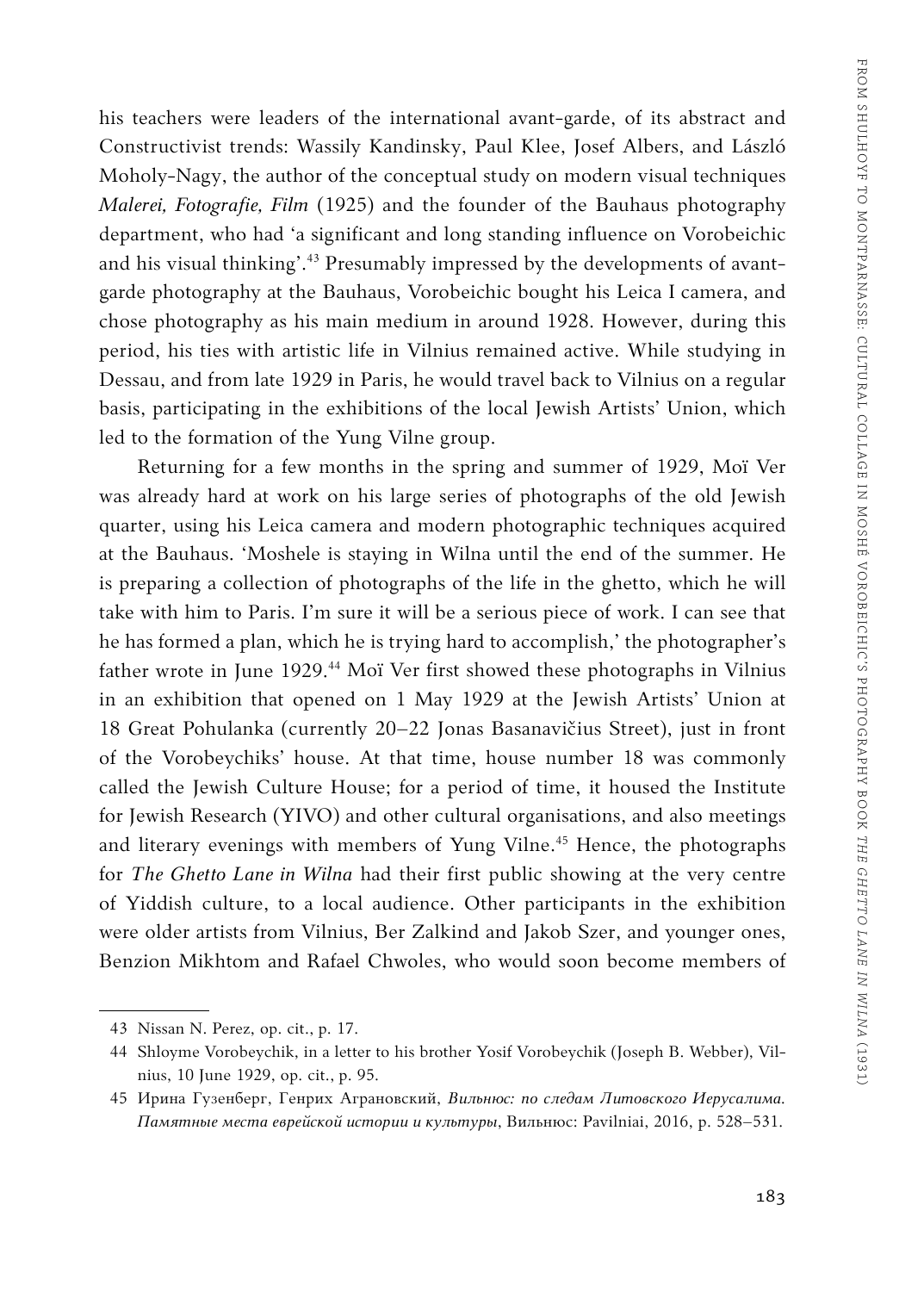the Yung Vilne group, which was officially established in October 1929. The next time, Moï Ver's work appeared in an exhibition together with three other artists from this group (Mikhtom, Rachel Sutzkever and Milka Getsels) on 21 December 1930 at the Syrkins Library (currently 38 Pilies Street),<sup>46</sup> although he himself probably did not attend it: his great photography book *Paris* was at the printers at the time. The photographer also kept in touch with Zalmen Reyzen, a prominent Yiddish literary critic, a long-time editor of *Vilner tog*  ('Vilna Day'), one of the principal figures at the YIVO, and the ideological patron of Yung Vilne, who was a neighbour of the Vorobeychiks in the same house at 17 Great Pohulanka, and in 1930 met Moï Ver in Paris as well.<sup>47</sup> In 1931, Moï Ver spent his summer vacation in Vilnius, and at Lake Naroch with a group of friends, including the charismatic composer, children's choir leader and music teacher Jacob Gerstein, and Elijah and Roza Rudashevski, the young parents of Yitskhok Rudashevski, the future author of *The Vilna Ghetto Diary*. The artistic result of this trip was a hand-made Yiddish photography album, playfully composed in an experimental Bauhaus manner, and called 'Slippers by Naroch' (*Shlyures oyf Narotsh*).48 In 1934, Moï Ver cooperated directly with the YIVO on a series of photomontages representing the newly constructed YIVO building and the institute's activities.<sup>49</sup> Hence, until leaving for Palestine in 1934, he retained his personal links with the Vilnius Jewish intelligentsia, and participated in its Yiddish cultural life, even after becoming an internationally renowned photographer.

The question of Moï Ver's relationship with Yung Vilne and with its individual artists still requires thorough archival research. Although Vorobeichic contributed to the group's initial formation, and undoubtedly knew its early members, he did not associate with it after the group exhibition in late 1930. One obvious reason for this was his intense artistic life in Paris, but there may have been additional social and ideological reasons. Among Yung Vilne artists, most

<sup>46</sup> Ibid., p. 238.

<sup>47</sup> Moshé Vorobeichic, in a letter to his uncle Yosif Vorobeychik (Joseph B. Webber), Vilnius, 17 March 1930, op. cit., p. 105.

<sup>48</sup> Moshé Vorobeichic, *Shlyures oyf Narotsh*, in the personal papers of Moshe Raviv (Moï Ver), Raviv family archive, Tel Aviv.

<sup>49</sup> Moshé Vorobeichic, postcard to YIVO staff on the progress of preparing his photomontages, Warsaw, 10 February 1934, Judaica Department of the Martynas Mažvydas National Library of Lithuania.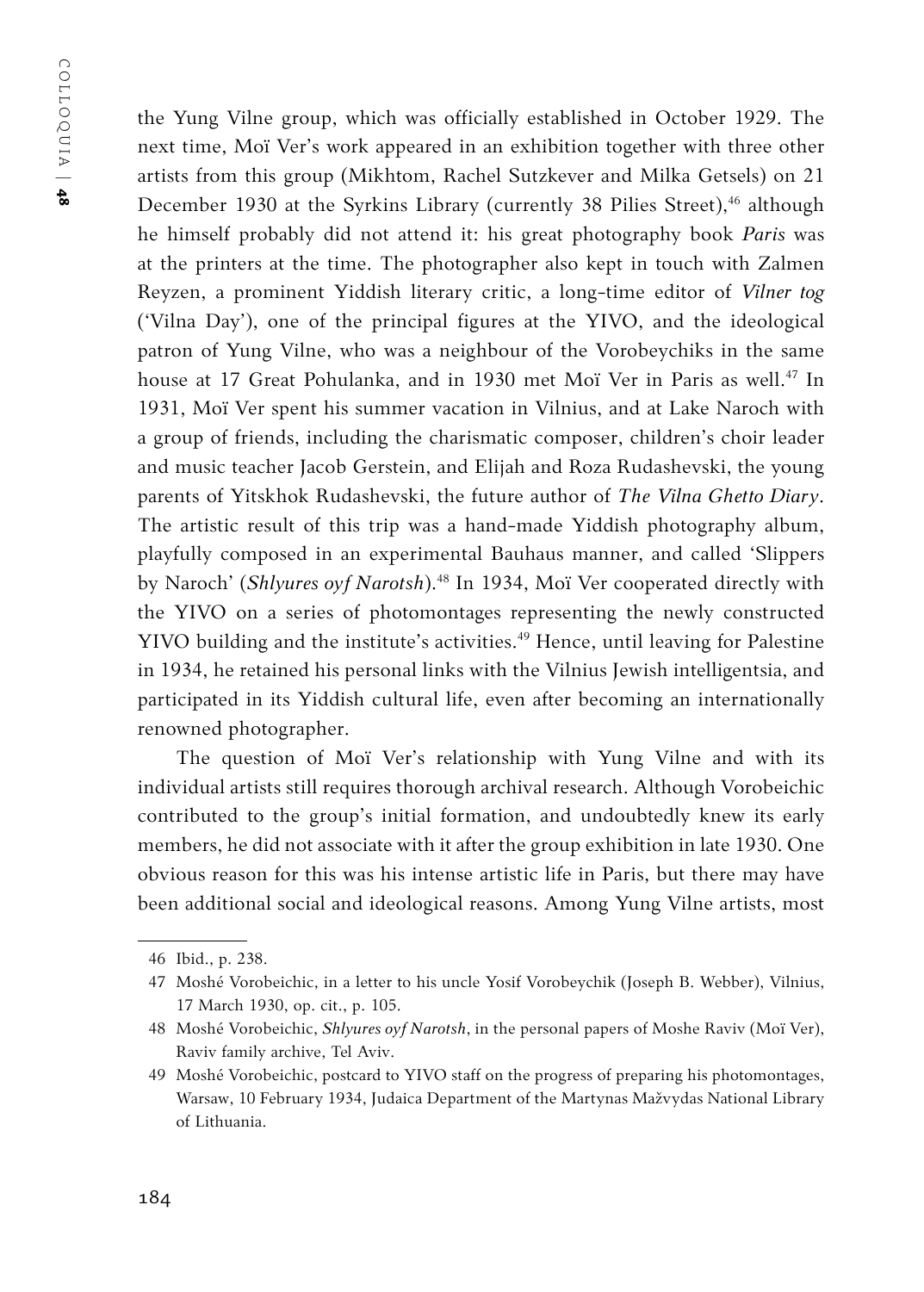of whom came from poor backgrounds of the Yiddish-speaking masses, Moï Ver was distinguished by his bourgeois social status, his fluent Hebrew, German and French, his university education, and his financial opportunities. Most of his early Yung Vilne colleagues could not even dream of getting financial support from their parents to study art in West European cities. The sharp differences between the two social worlds might have affected their relationship with Moï Ver. Moreover, the Yung Vilne cultural circle was strongly Yiddishist, anti-Zionist, and mostly leftist. Political radicalism, including communist influences, grew especially in the group from 1934.<sup>50</sup> Meanwhile, the Vorobeychik family had different views, characteristic of the upper-middle-class Jewish bourgeoisie: right-wing Zionism, Hebrew linguistic patriotism, and support for the Jewish settlement project in Palestine. Perhaps these differences in mentality and social milieu may explain why Moï Ver's relationship with Yung Vilne was sporadic: the initial inspiration and incidental collaboration did not lead him into active engagement. Nevertheless, it is possible that some communication between Moï Ver and the Yung Vilne circle remained even after the 1930 exhibition, while he was still in Europe, and occasionally in Vilnius. The Yiddish Modernism of early Yung Vilne was one of the cultural contexts in which *The Ghetto Lane in Wilna* matured as an artistic project.

#### **The cultural collage of Vorobeichic's photography book**

Based on this and previous research, several stages can be identified in the realisation of Vorobeichic's photography book as an artistic concept. Its origins and its first exhibition in Vilnius in May 1929 were both directly related to the circle of the Yung Vilne group, to the local context of Jewish and multinational Modernism, and to the artistic experiments that Vorobeichic combined with the stylistics of Bauhaus and avant-garde photography techniques, which were introduced to him by his main teacher in Dessau, Moholy-Nagy.

The second exhibition in this photographic series took place at the 16th Zionist Congress in Zurich, during July and August 1929. Its audience was completely different, Western and Zionist. The reception was different as well.

<sup>50</sup> Joanna Lisek, op. cit., p. 56, 102–108.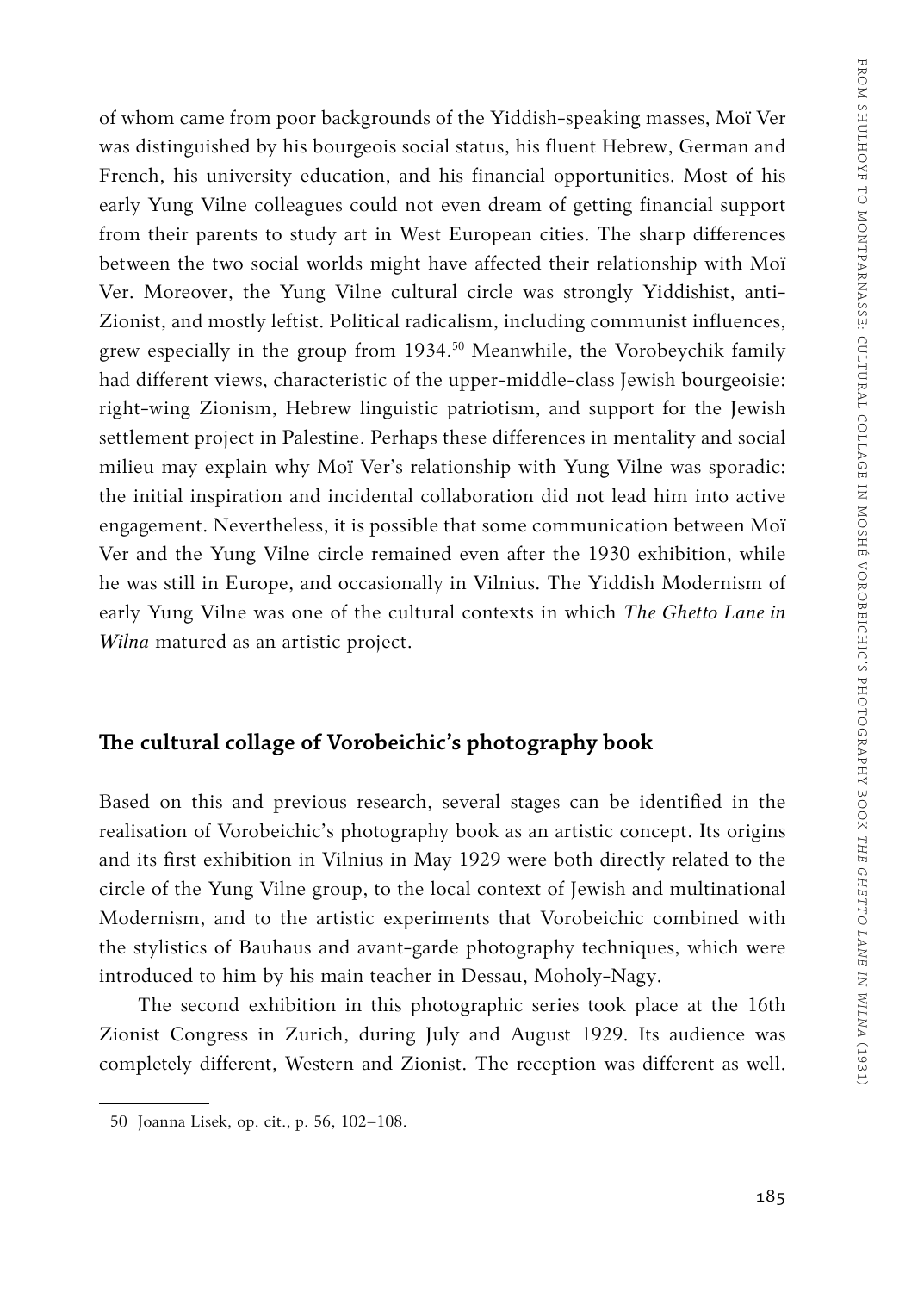COLLOQUIA | COLLOQUIA | 48

It is likely that the audience saw the photographs as a representation of typical East European Jewish (Ostjuden) life, and their primary value was that of documentary 'ethnographic material'. In Zionist circles, they were first and foremost proof of the difficult status and poverty of the Diaspora, and the significance of their experimental form was probably secondary.<sup>51</sup> On the other hand, Zurich was where Vorobeichic's photography found its first international recognition, and received the attention of the art critic Dr Emil Schaeffer, as well as a proposal from the Orell Füssli publishing company.

The third stage was the creation of *The Ghetto Lane in Wilna* in the autumn of 1929 in Paris, where Vorobeichic had already started the French period of his career: he was being taught by the avant-garde artist Fernand Léger, and lived in Montparnasse.<sup>52</sup> This was the transformation of Vorobeichic's early artistic project into an international best-selling publication, and an example of a Modernist photography book. The book's publication and printing in Zurich and Leipzig was delayed until 1931. However, once it appeared, as the 27th in the 'Schaubücher' series, it became its best-selling book (12,500 total copies), even though it was quite radical in terms of its avant-garde style.

The exceptional success of this photography book is attributed to a combination of several factors. Vorobeichic's imagery met the expectations of different audiences (Jewish communities in Western and Eastern Europe, emigrés and the Diaspora, Zionists and Yiddishists), it combined different cultural codes, and it reached readers in the United States and Palestine. For this very reason, the book was published in three versions and four languages: German/ Yiddish, German/Hebrew, and English/Hebrew. Its success also coincided with the modern photography book riding a wave of popularity during the late 1920s and early 1930s: 'This flowering of photography book publications at the end of the 1920s, especially in Germany, was encouraged by the fact that there was a market for such volumes, an extension of the public's demand for photographically illustrated magazines.'53

<sup>51</sup> Sandra Alvarez de Toledo, op. cit., p. 156.

<sup>52</sup> The author's contract with Orell Füssli publishers was signed on 20 August 1929. The author's address was specified in the contract: Paris-Montparnasse, 20 rue de l'Arrivée (*Hommage à Moï Ver*, op. cit., p. 56). The date of the introduction by Zalman Shneour was October 1929.

<sup>53</sup> Martin Parr, Gerry Badger, op. cit., p. 86.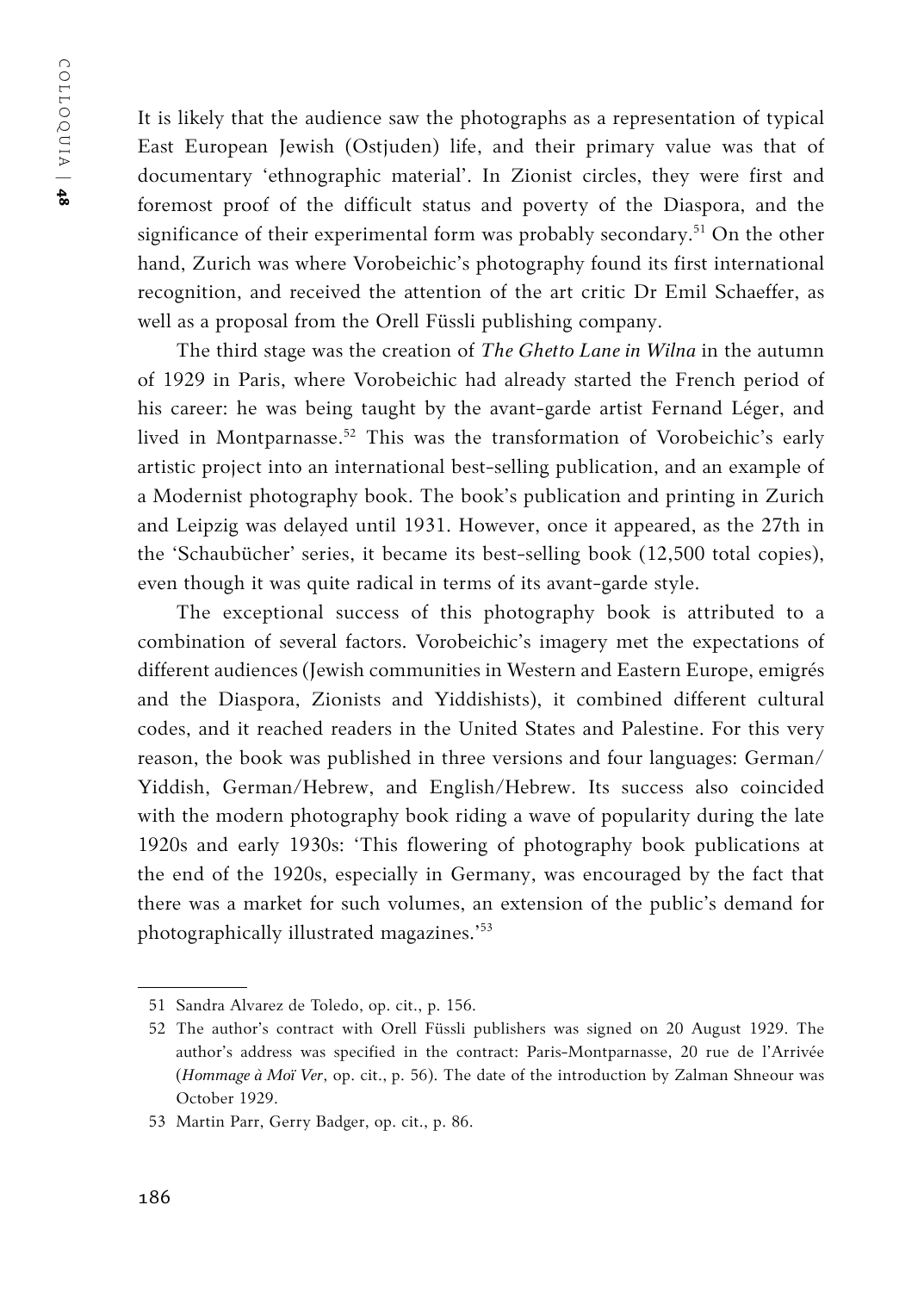

- 3. The Old Synagogue (Fig. 1). 4. The Jewish Smile (Fig. 64).
	-

"print", .64

It is therefore possible to identify several semantic layers that are combined in Vorobeichic's book in a visual and textual experiment. One of the layers is the discourse of authentic modernisation of the Lithuanian Jerusalem, which can be called simply the Yung Vilne discourse. It is a visual narrative about the emancipation of the old, centuries-long Litvak tradition, which suffered poverty and humiliation, but was nonetheless transformed into a modern culture that was confident and open to the future. A love for Vilnius' historic spaces and local patriotism were inseparable from exposure of the poverty in the Jewish quarter, sharp social criticism, and the pain of human existence, all of which also characterised Yung Vilne poetry, prose and fine art. However, the significance of the poverty depends on the perspective: the poverty of Vilnius' Jewish quarter may also entail the beginnings of a creative rebirth. In Vorobeichic's book, this hope is especially emphasised by its semantic framing, the first and last photomontages, in which we see the same portrait of an elderly Litvak. In the first montage, the man's face seems old and sombre alongside the walls of the synagogue; while at the end of the book, it seems to be smiling in a pool of light (Ill. 3, 4). These meanings,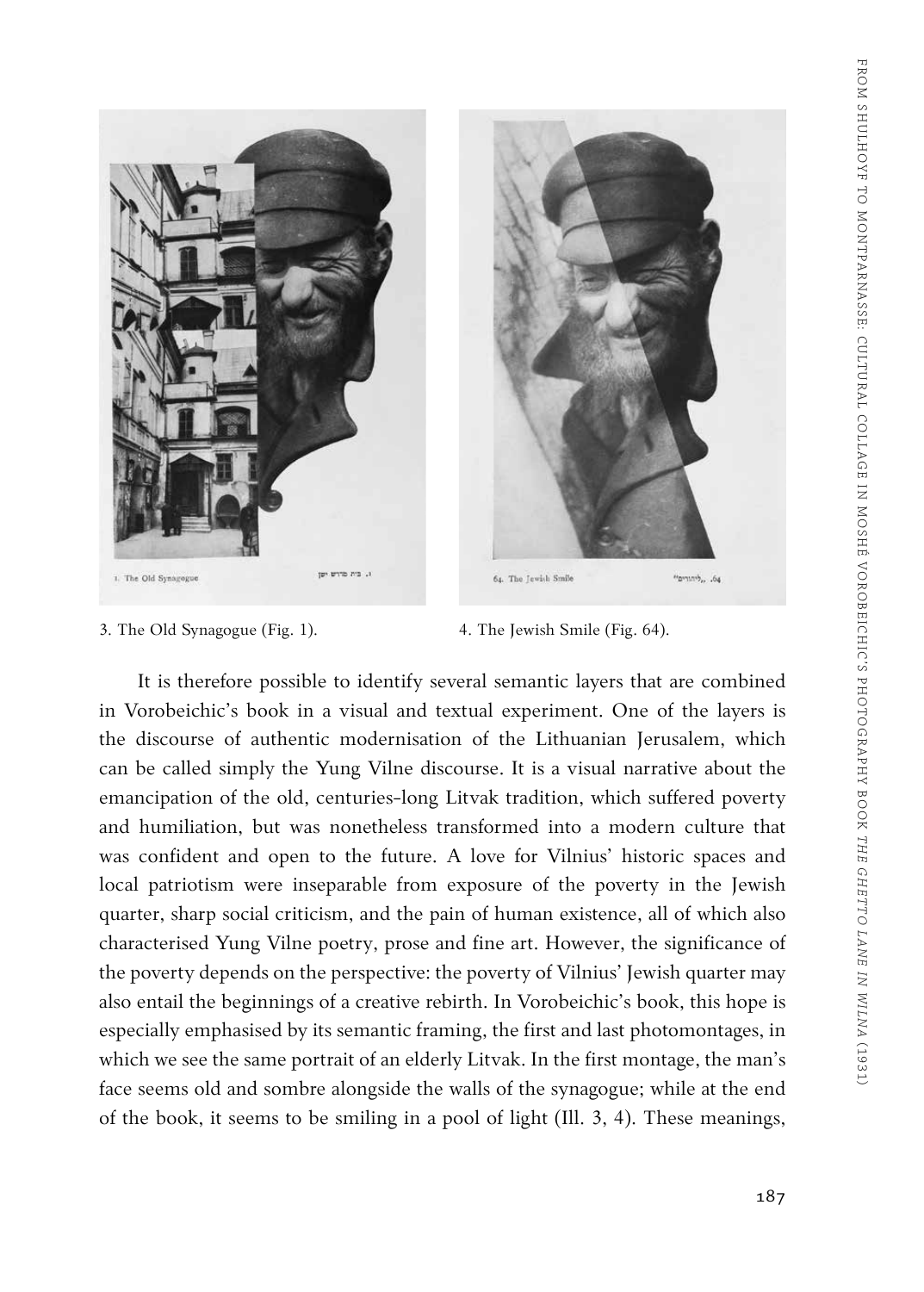and the book's interpretation based on them, were also supported by the famous Yiddish linguist Max Weinreich, the director of the YIVO, who published a review of Vorobeichic's just-released photography book in 1931.<sup>54</sup>

Another semantic layer is the depiction of the East European Jewish (Ostjuden) world from a Western perspective, which the author himself perceived after launching his international career. This perspective is embodied particularly sharply by the German title of the book: *Ein Ghetto im Osten* ('A Ghetto in the East'). The Ostjuden discourse, typical of literature and art in the first half of the 20th century, including photography (photographs by Roman Vishniac, Tim Gidal), combined the ethnography of the traditional East European Jewish world, its archaic exoticism, marginalisation and discrimination against Jews, with nostalgia and the humanist sympathy of an observer (a cosmopolitan or an emigré). This discourse was particularly similar and useful to Western Zionist ideology, because it emphasised the difficult situation of the traditional Diaspora, and the necessity for overcoming it.<sup>55</sup> Vorobeichic's book, especially his photographs of 'Jewish types' and the introduction by the poet Zalman Shneour, continued this discourse as a mode of representation of East European Jews, which was recognisable, popular, and acceptable to a Western audience.

One more semantic field of the book is the interwar avant-garde language, which can be described simply as 'Bauhaus discourse'. Its design and graphic expression alone are clearly related to the artistic style of Bauhaus books.<sup>56</sup> The book is characterised by conceptual logic, its collages and double-spreads follow a certain rhythm, with recurrent motifs and metaphors. Certain Jewish spaces (such as the courtyard of the Great Synagogue) are exposed from multiple perspectives, and each perspective is laid on top of another. Parallels are examined between human figures and natural, architectural or geometric shapes; these similarities emerge as existential parables (such as the compositions 'The Comforts of the Coal-Pan and Man and Architecture', (Ill. 5, 6). The doublespread 'In Strashun Library/The Golden Treasury of the Strashun Library' (Ill. 7)

<sup>54</sup> Maks Vaynraykh, 'A bilder-bukh fun der yidisher Vilne', *Forverts*, 20 September, Vol. XXXV, No 12355, Section 2, p. 4.

<sup>55</sup> Rose-Carol Washton Long, 'Modernity as Anti-Nostalgia. The Photographic Books of Tim Gidal and Moshe Vorobeichic and the Eastern European Shtetl', *Ars Judaica*, No 7, 2011, p. 77–78.

<sup>56</sup> '*La couverture cartonnée est typiquement Bauhaus (typographie, jeu des titres et des bandes rouges associées au noir et blanc des photographies).*' Sandra Alvarez de Toledo, op. cit., p. 159.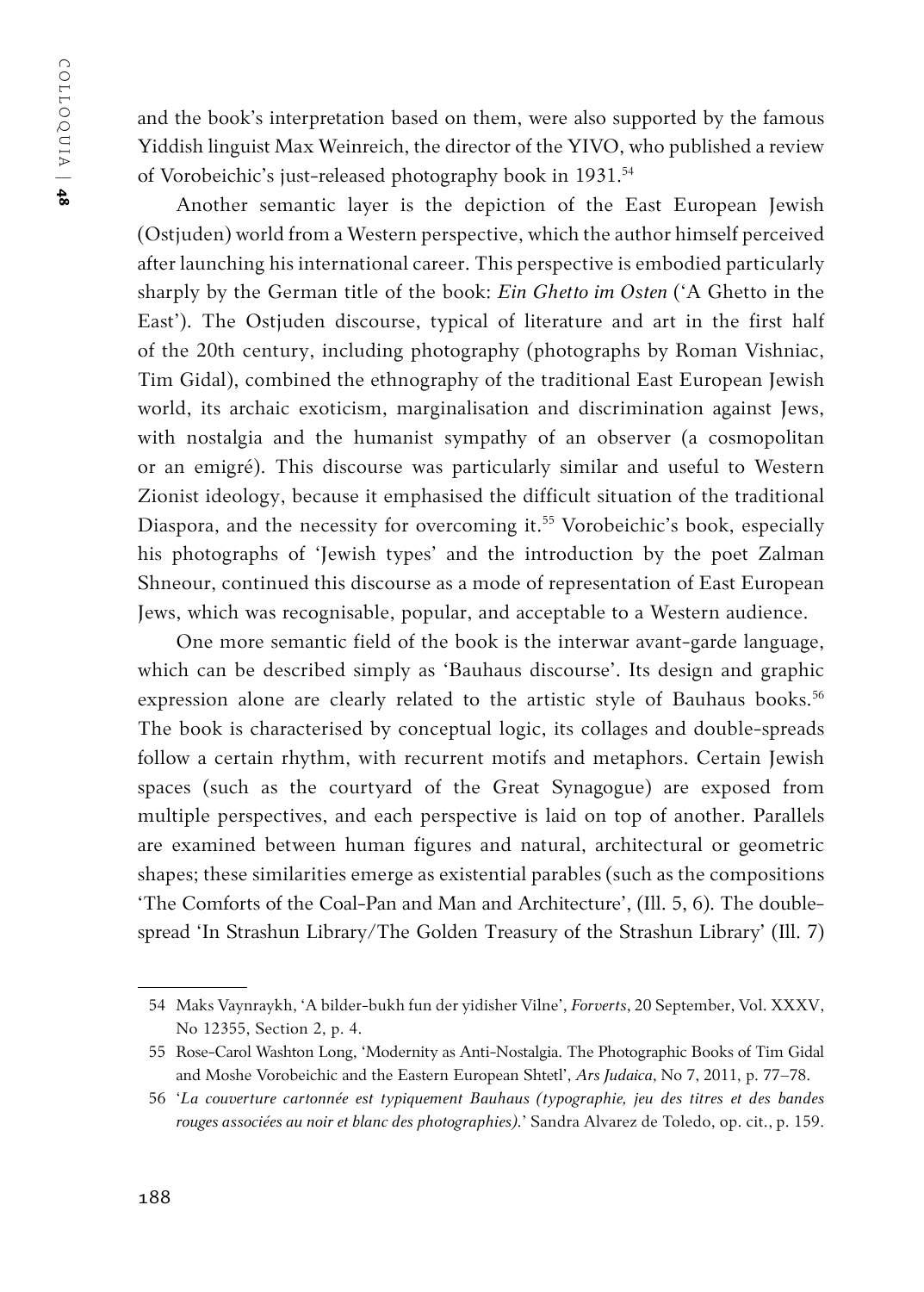

- 5. The Comforts of the Coal-Pan (Fig. 47). 6. Man and Architecture (Fig. 58).
	-



7. In Strashun Library. The Golden Treasury of the Strashun Library (Fig. 12, 13).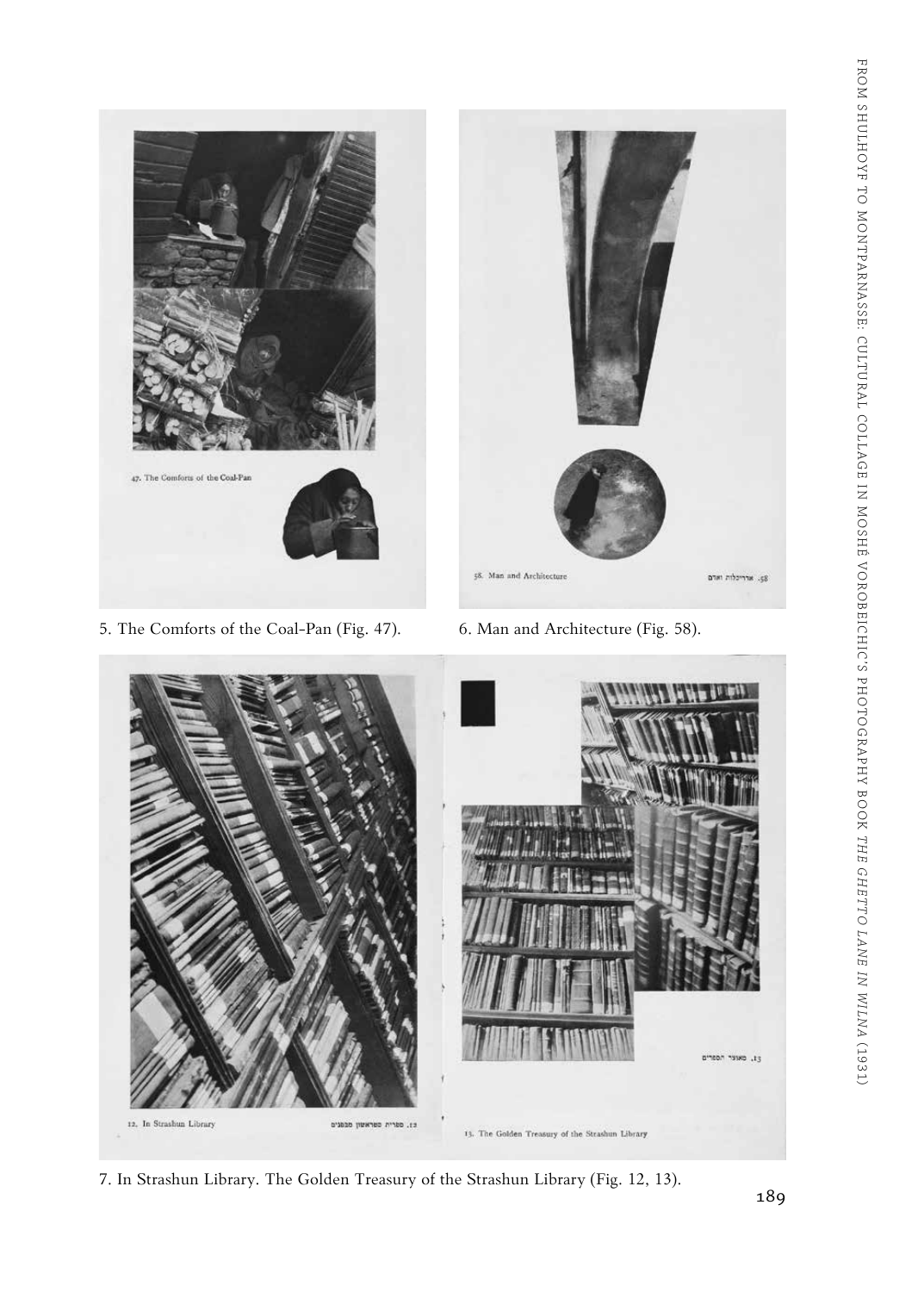is an exceptional avant-garde composition in which photographs of antique books are paralleled with a black rectangle reminiscent of the abstract paintings by Kazimir Malevich. Associative links are created between portraits of Vilnius Jews: it seems as though the characters are conversing with one another; we hear their dialogue and the lively clamour of the streets. A portrait of one person becomes a collage which has multiple meanings and is open to interpretation: such is the image of the cantor Gedalke, the famous beggar from the courtyard of the Great Synagogue, who is described in the prose of Chaim Grade and Avrom Karpinovich (Ill. 8). A collage which simultaneously combines multiple perspectives is the fundamental avant-garde principle of the book. This internal dynamic of *The Ghetto Lane in Wilna* is reminiscent of the aesthetics of silent avant-garde films from the early 20th century.

The famous interwar avant-garde cinema director and film theorist Sergei Eisenstein, whose films had a visual influence on Moï Ver's photography,<sup>57</sup> claimed that the 'third element' which emerges from the juxtaposition of different shots is highly important to the successful technique of montage: 'In such cases the whole emerges perfectly as a "third something". A full picture of the whole, as determined both by the shot and by montage, also emerges, vivifying and distinguishing both the content of the shot and the content of the montage.'58 The entire trilogy of Moï Ver's avant-garde photography books (*The Ghetto Lane in Wilna*, *Paris* and *Ci-contre*) shares a similar artistic approach: separate photographs, montages and collages, the precise design of the book, graphics and text, and materials, are combined conceptually, so that they generate additional meanings that arise from the combination of all the elements. When examining the cultural discourses that merge in the book, it appears that this principle of montage or collage applies to them as well. The meanings of the Litvak and Western identities, Diaspora patriotism and Zionism, the Jewish tradition and the Modernist rebellion, social criticism and cultural nostalgia, are compared in a manner that results in an unexpected vision and a unique meaning. The poverty of the Jewish street in Vilnius, when seen through different cultural lenses, reveals an unexpected richness: new creative forms emerge from it.

<sup>57</sup> Nissan N. Perez, op. cit., p. 25.

<sup>58</sup> Sergei Eisenstein, *The Film Sense*, New York: Meridian Books, 1957, p. 10.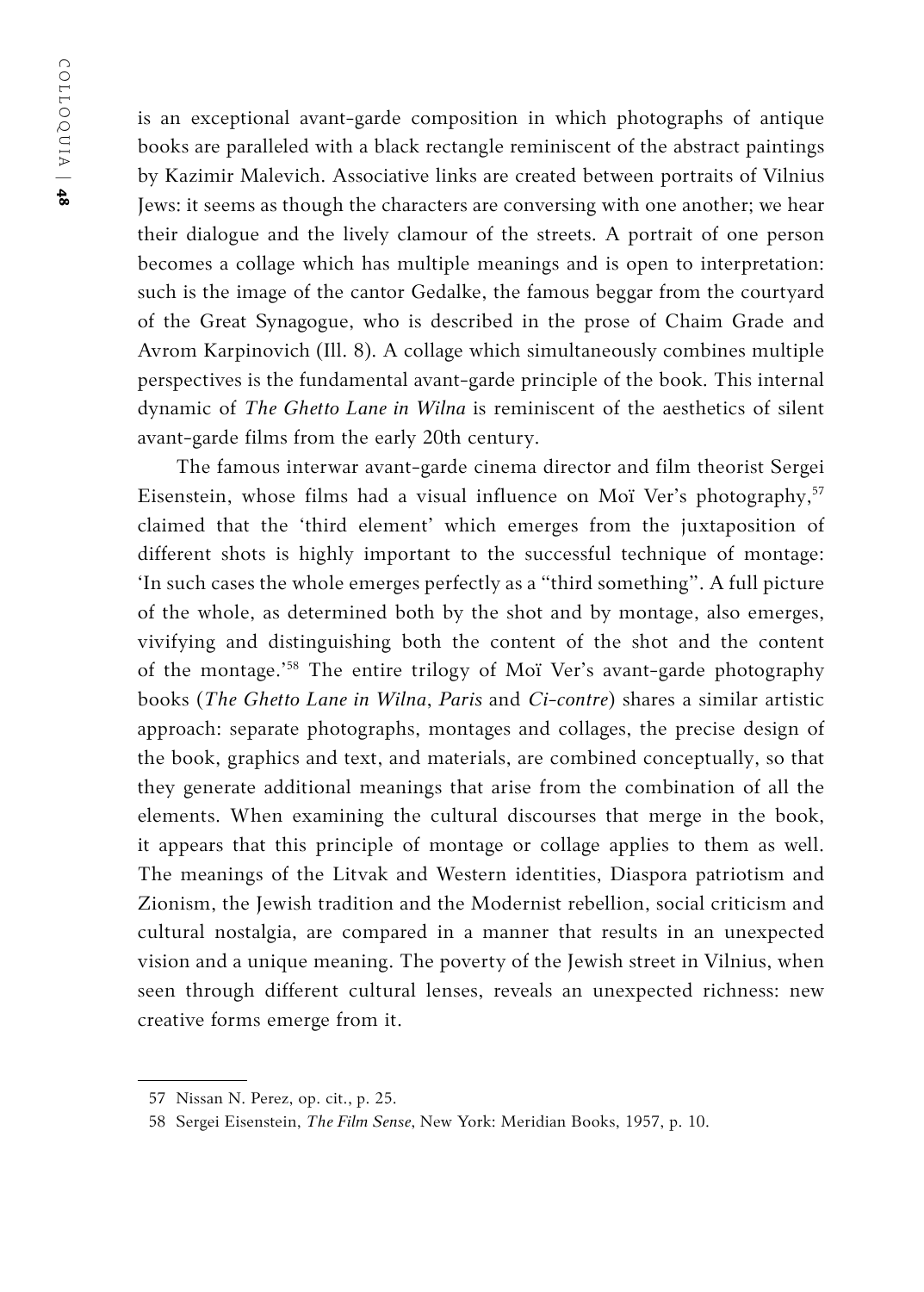

8. Cantor Gedalke (Fig. 63).

#### **Conclusions**

There is no doubt that Vorobeichic's innovative photography book *The Ghetto Lane in Wilna*, which was highly popular both in the 1930s and later (after the Holocaust), had an impact on the popularisation of the cultural myth of the Lithuanian Jerusalem in Europe and worldwide, which was no less considerable than the impact of the most famous Jewish literary writings. Individual photographs from this book were used to build the image of Jewish Vilnius as early as between the wars, and especially after the Second World War, in various publications in Europe, the USA and Israel. They became part of the international iconography of Vilnius; sometimes the author or the source were not credited. However, the image of Jewish Vilnius created by Moï Ver is unique and still impressive, because it was unconventional, and avoided the domination of a single perspective or discourse. It had multiple meanings, and was open to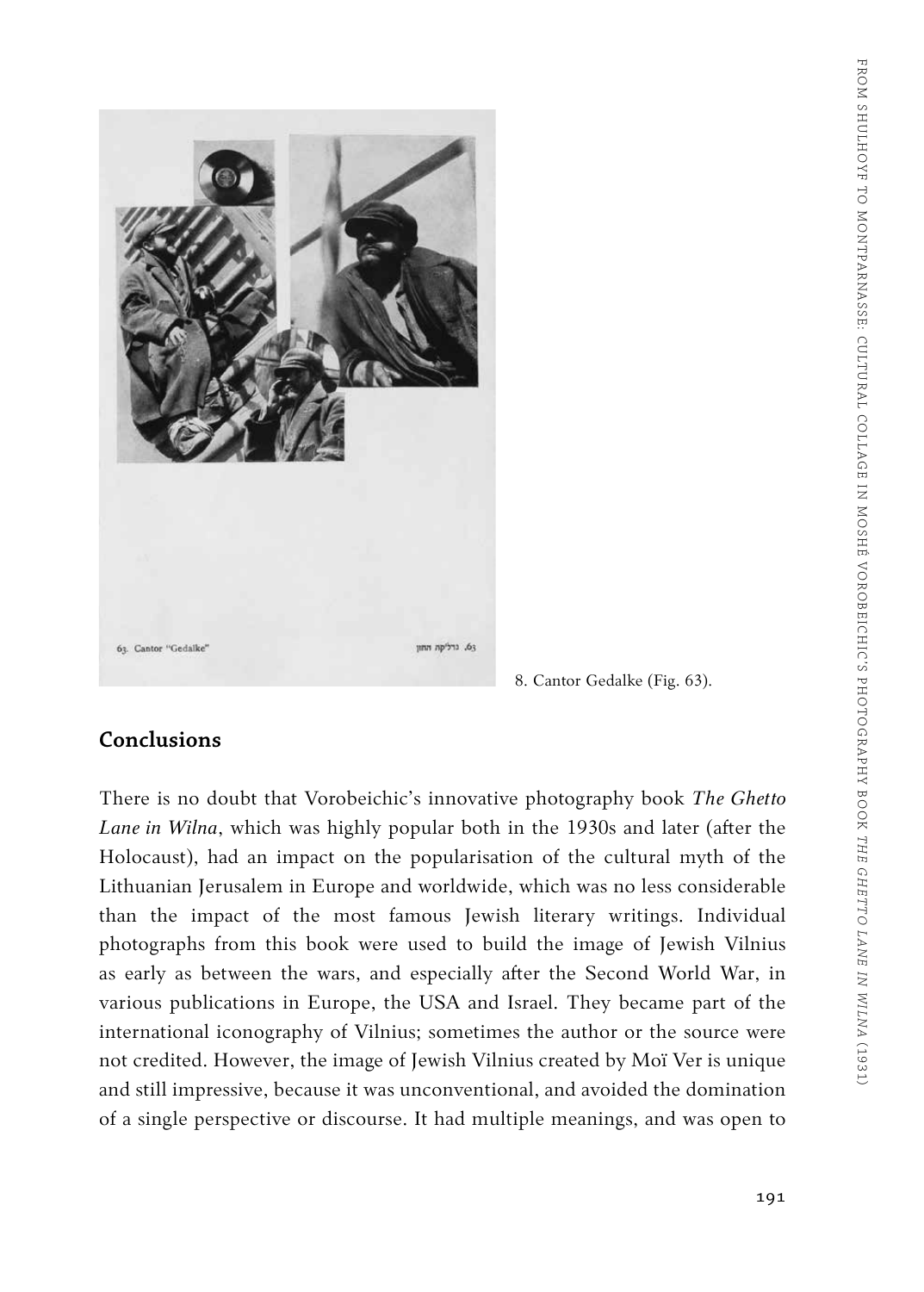interpretation. In a sense, the first avant-garde photography book in Lithuania remains avant-garde to this day. This unique visual and cultural collage was the result of Moï Ver's artistic professionalism, and the distance he acquired in his studies and creative experience in Western Europe, at the Bauhaus and in Montparnasse. However, the rich meanings of this collage also include Moï Ver's early attitudes, and his experience of taking his first artistic steps in Vilnius, in its specifically Jewish and multicultural milieu.

> Received 2020 05 30 Accepted 2021 10 30

## **Nuo Šulhoifo iki Monparnaso: kultūrinis koliažas Moišės Vorobeičiko fotoknygoje** *Vilniaus žydų gatvė* **(1931)**

#### *Santrauka*

Nedidelio formato, tačiau išskirtinės estetikos knyga *Vilniaus žydų gatvė*  ("The Ghetto Lane in Wilna"), pasirodžiusi 1931 m. Ciuriche ir Leipcige keturiomis kalbomis, laikoma pirmąja avangardine fotoknyga Lietuvoje. Tai viena pirmųjų konceptualių avangardinių fotoknygų ir visos Vidurio Europos mastu. Jos autorius vilnietis Moišė Vorobeičikas (Moshé Vorobeichic-Moï Ver, taip pat Moshe Raviv, 1904–1995) šiuolaikinėje fotografijos istorijoje vertinamas kaip tarpukario novatorius, XX a. ketvirtojo dešimtmečio pradžios Paryžiuje prisidėjęs prie radikalaus fotomeno lūžio vaduojantis iš piktorializmo ir dokumentalizmo tradicijų. Neabejotina, kad XX a. ketvirtajame dešimtmetyje ir vėliau – po Holokausto – itin populiari ir naujoviška Vorobeičiko fotoknyga *Vilniaus žydų gatvė* prisidėjo prie Lietuvos Jeruzalės kultūrinio mito sklaidos Europoje ir pasaulyje ne mažiau nei žymiausi žydų literatūros kūriniai. Kai kurios šios knygos nuotraukos bei koliažai jau tarpukariu, o ypač – po Antrojo pasaulinio karo buvo naudojamos žydiškojo Vilniaus įvaizdžiui kurti įvairiuose leidiniuose Europoje, JAV ir Izraelyje, jos tapo tarptautinės Vilniaus ikonografijos dalimi, kartais nė nenurodant autoriaus ar šaltinio. Tačiau Moï Vero sukurtas žydiškojo Vilniaus vaizdinys itin savitas ir iki šiol paveikus todėl, kad jis buvo nekonvenciona